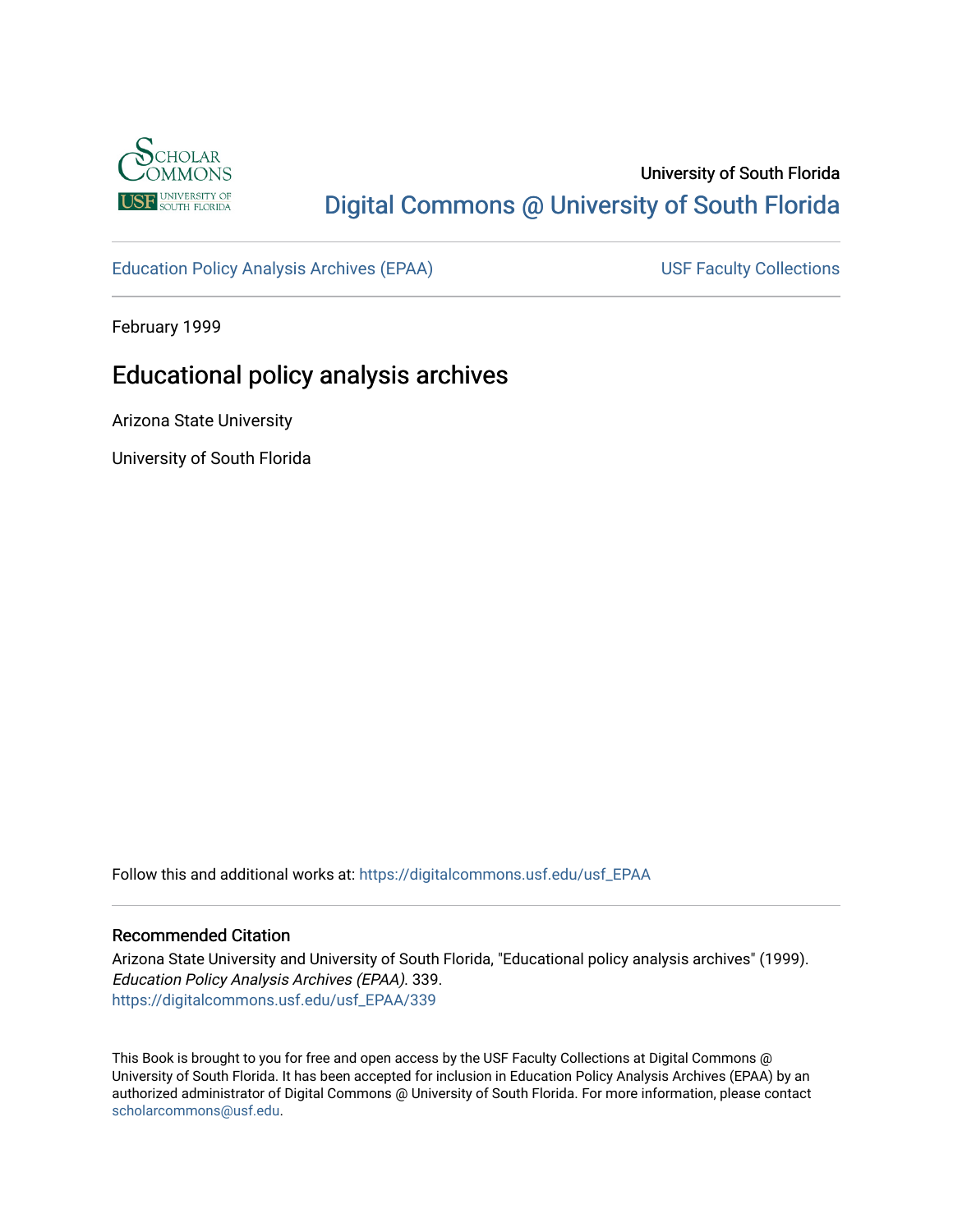# **Education Policy Analysis Archives**

| Volume 7 Number 3 | <b>February 8, 1999</b> | <b>ISSN 1068-2341</b> |
|-------------------|-------------------------|-----------------------|
|-------------------|-------------------------|-----------------------|

A peer-reviewed scholarly electronic journal Editor: Gene V Glass, College of Education Arizona State University

Copyright 1999, the **EDUCATION POLICY ANALYSIS ARCHIVES**. Permission is hereby granted to copy any article if **EPAA** is credited and copies are not sold.

Articles appearing in **EPAA** are abstracted in the *Current Index to Journals in Education* by the ERIC Clearinghouse on Assessment and Evaluation and are permanently archived in *Resources in Education*.

# **Effects on Students of a 4 X 4 Junior High School Block Scheduling Program**

**R. Brian Cobb Stacey Abate Research and Development Center for the Advancement of Student Learning Colorado State University**

# **Dennis Baker Poudre (CO) School District**

### **Abstract**

The effects of a 4 X 4 block scheduling program in a middle school on a variety of student measures were investigated. These measures included standardized achievement tests in mathematics, reading, and writing, cumulative and semester grades in middle school and high school, attendance rates, and enrollment rates in advanced high school courses (in mathematics only). The block scheduling program had been in effect for four years allowing analyses of current middle and high school students who had experienced a minimum of one and one-half years of block scheduling while in middle school. The primary research design was a post-test only, matched pairs design. Students were matched on school characteristics, gender, ethnicity, grade level, and 5th grade standardized reading scores. Results were relatively consistent with the extant literature and generally positive.

### **Introduction**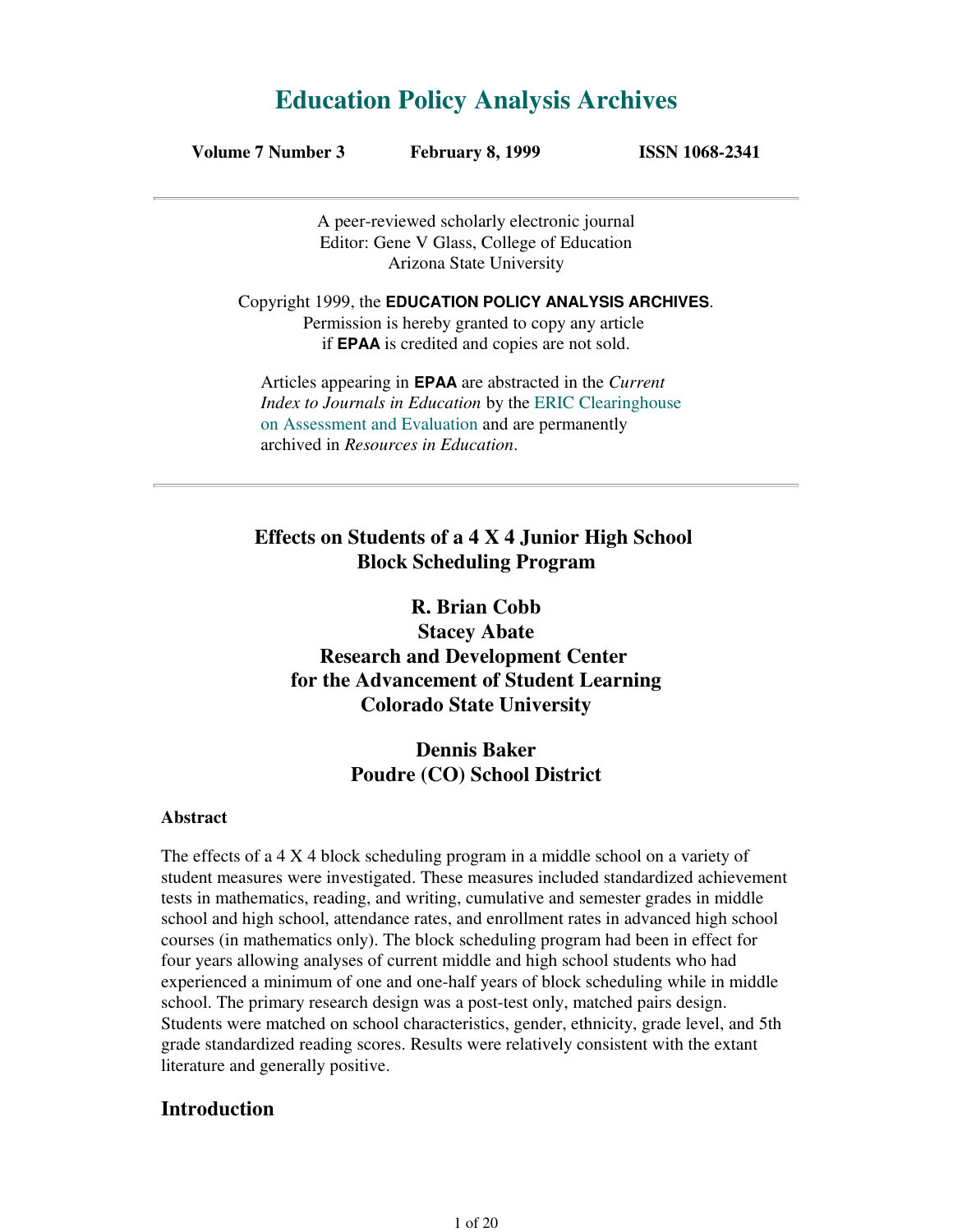With the advent of the public school reform movement in the 1980s, schools and school districts were barraged with criticisms and demands for educational reforms. Murphy (1990) categorized the variety of these criticisms driving the educational reform agendas into three major groups: (a) Macro-level conditions, such as the failure of the United States to maintain its competitive edge in a global marketplace, (b) school outcomes, such as declining student achievement or increasing dropout rates, and (c) school conditions, such as lack of adequate standards for students or poor quality or commitment by staff.

 Responses to these various criticisms also have been clustered, for example, in federal initiatives, state mandates and policies, and local efforts as school improvements (Firestone, 1990). Often, reform initiatives are the result of interactions between two or more sources of these initiatives (c.f. Wills & Peterson, 1992; Odden & Marsh, 1990), particularly if those reforms originate at state or federal levels. The systemic reform initiatives of the 1990s, for example the school-to-work initiative (Agency for Educational Development, 1995), originated with federal legislation but impacts both state-level and ultimately local-level schooling (Fuhrman & Massell, 1992; Goertz, Floden, & O'Day, 1995). Reforms that originate at the local level, however, can be driven by levels higher up or stand- alone efforts. Block scheduling and school-based management, for example, are two such stand-alone reform initiatives whose locus has been strictly from grass roots level. While school-based management has had a relatively robust examination in the literature in recent years (Wohlstetter, Smyer,  $\&$ Mohrman, 1994; Center on Educational Governance, 1995), the literature on block scheduling remains relatively scant and underpowered.

 Although the variations of block scheduling are endless and idiosyncratic to the schools that implement them, all forms of block scheduling carry one common feature- extended classroom periods of time beyond the traditional 50-minute class period. Although block scheduling has been in existence and reported in the contemporary literature since the late 1960s, it gained momentum in the late 1980s as a viable scheduling model in response to the literature on cognition supporting deeper learning by students through sustained and uninterrupted interactions with their subject matter. Recently Cawelti (1994) estimated that nearly 40% of American high schools had implemented or intended to implement some form of block scheduling, attesting to its popularity as a flexible scheduling option.

 The purpose of this research was to add to the literature base on block scheduling by combining several advantageous features of research on educational innovations in general which are not typical of the block scheduling empirical literature base. These were the use of multiple measures of student effects, the use of a high-quality matched control group sampling design, and the use of a school in which block scheduling had been in place for several years.

### **Models of Block Scheduling**

 Although idiosyncratic modifications to any block scheduling model are typically implemented at any school using block scheduling, there are five general models of block scheduling that appear in the literature. One of these -- parallel block scheduling -- is used exclusively at the elementary school level and thus will not be further mentioned in this article. The other four models are used exclusively at the middle school, high school, and postsecondary levels. These are the 4 X 4 Semester Plan, the Alternative Day Plan, the Trimester Plan, and the Extended-Time Plan. Table 1 gives a brief description of these models and includes any alternative names for these models that have appeared in the recent literature.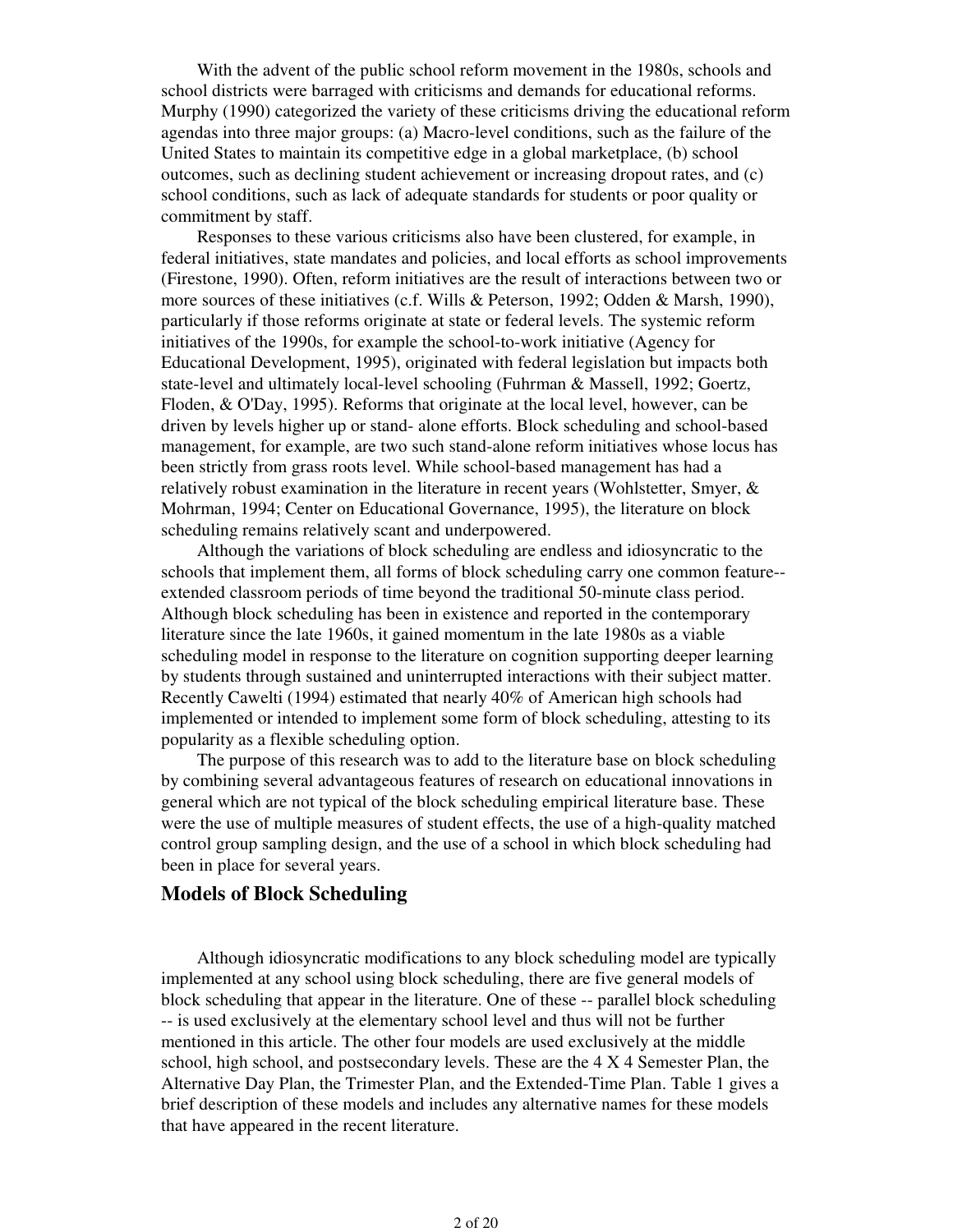## **Effects of Block Scheduling**

 Interest in extended periods of classroom time beyond the traditional 50-minute period first appeared in the contemporary literature under the concept of "modular scheduling", "flexible scheduling", or "modular flexible scheduling" (Polos, 1969; Stewart & Shank, 1971; Thomson, 1971; Wood, 1970). These descriptive articles arguably derived from what is considered the progenitor of block scheduling -- Carroll's (1963) seminal treatise on the theoretical advantages of extended time in school classroom periods based upon early learning theory. Presently, some 35 years later, the descriptive literature still abounds both supporting and decrying the merits of block scheduling. Fortunately the empirical literature has gradually evolved as well, and it is this literature that will be summarized briefly below.

 Within this empirical literature base it is most common to encounter research on student effects and opinions of block scheduling, teacher effects and perceptions of effects of block scheduling, and parent opinions of block scheduling. Since this study focused exclusively on student effects and opinions of block scheduling, only that literature will be reported below.

#### **Table 1**

| <b>Model</b>              | <b>Alternative</b><br><b>Names</b>            | <b>Features</b>                                                                                                                                                                                                                                   | <b>Unique Advantages and</b><br><b>Disadvantages</b>                                                                                                                                                                                                                                                                                                                                                                                                                                                                                                                                                                 |
|---------------------------|-----------------------------------------------|---------------------------------------------------------------------------------------------------------------------------------------------------------------------------------------------------------------------------------------------------|----------------------------------------------------------------------------------------------------------------------------------------------------------------------------------------------------------------------------------------------------------------------------------------------------------------------------------------------------------------------------------------------------------------------------------------------------------------------------------------------------------------------------------------------------------------------------------------------------------------------|
| 4 X 4<br>Semester<br>Plan | Accelerated<br>Schedule<br>Copernican<br>Plan | Students enroll in four<br>90-minute courses that meet<br>every day of the week for a<br>semester, allowing<br>completion of four year-long<br>eq uivalent courses in a<br>semester. Teachers typically<br>teach three courses e ach<br>semester. | Advantages are that teachers work with fewer<br>students, ha ve fewer preps, and a fresh start<br>with new students in the middle of the year.<br>Students have only four courses to<br>concentrate on at any one time; they have<br>greater opportunities for acceleration.<br>Disadvantages are less opportunity to give<br>homework. There seems to b e less time to<br>complete the curriculum coverage. Courses<br>taken in the Fa ll semester may not be<br>followed by a course in the same discipline<br>for 9 months. Year-long programs/courses<br>such as band, orchestra, and choir can be cut<br>short. |
| Alternative<br>Day Plan   | A/B<br>Odd/Even<br>Day1/Day2                  | Students and teachers meet<br>in three-four 90-120 minute<br>cl asses on alternating days<br>for the entire year.                                                                                                                                 | Advantages are that teachers have the entire<br>year for each course, with a class intensity of<br>90-120 minutes per course; greater op<br>portunity to give homework due to alternating<br>schedule; no extended laten cy period<br>between courses.<br>Disadvantages are the unevenness of<br>scheduling with classes alternatin g each<br>week as to which are on Mondays and which                                                                                                                                                                                                                              |

### **Four General Models of Block Scheduling**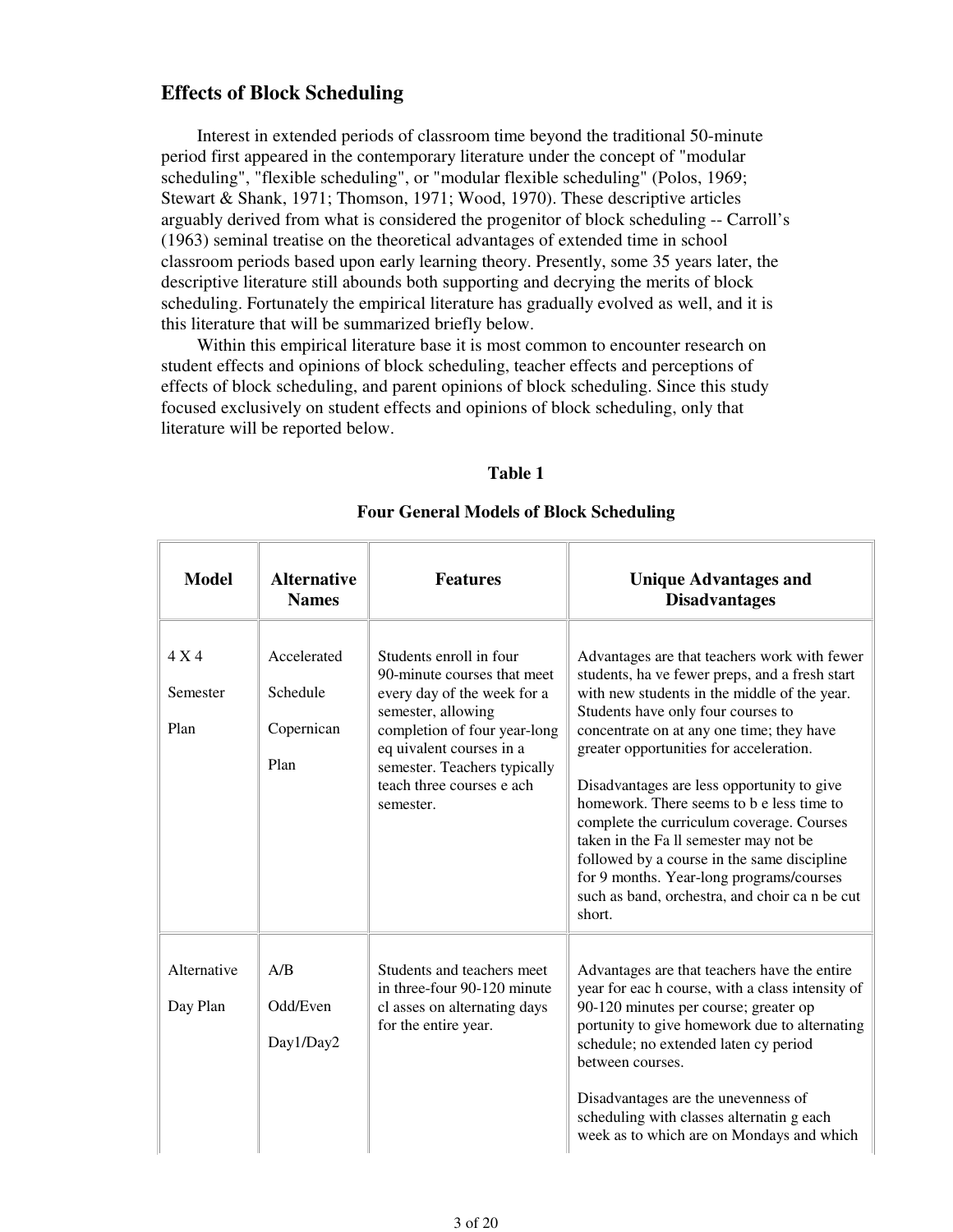|                        |                           |                                                                                                                                                                                                                                                                                                                                                                                                                                                 | are on Tuesdays can be c onfusing.                                                                                                                                                                                                                                      |
|------------------------|---------------------------|-------------------------------------------------------------------------------------------------------------------------------------------------------------------------------------------------------------------------------------------------------------------------------------------------------------------------------------------------------------------------------------------------------------------------------------------------|-------------------------------------------------------------------------------------------------------------------------------------------------------------------------------------------------------------------------------------------------------------------------|
| Trimester<br>Plan      | None                      | Students take two-three 120<br>minute classes for 60 days, a<br>long with two-three<br>traditional-length classes for<br>the entire year.                                                                                                                                                                                                                                                                                                       | Advantages are that it accommodates those<br>programs/course s such as band, choir, and<br>orchestra that need year-long contact with stu<br>dents, while maintaining weekly intensity of<br>4 X 4 Semester Plan<br>Disadvantages are similar to 4 X 4 Semester<br>Plan |
| Extended-<br>Time Plan | Reconfiguring<br>the Year | Schools usually partition<br>their school year into three<br>se gments, generally<br>including two 75-day<br>blocks, and one 30-day<br>block (some times between<br>the 75-day blocks,<br>sometimes at the end of the<br>year). Then during the<br>75-day blocks, students<br>enroll in three-four 90-120<br>minute co urses daily.<br>During the 30-day segment,<br>students work in<br>concentrated re mediation or<br>enrichment activities. | Advantages are that there is more flexibility<br>inherent in the model.<br>Disadvantages are similar to the 4 X 4<br>Semester Plan                                                                                                                                      |

 The earliest empirical studies published under any of the model names described in Table 1 appeared in the late 1960s and early 1970s. The first (Steagall, 1968) compared outcomes in high school business education programs across the state of Ohio for students enrolled in 18 "block-in- time" schools with students enrolled in 18 "conventional" demographically matched schools. After adjusting for I. Q. differences in the students from both groups, results showed no significant main-effect differences in both knowledge and performance test scores as measured by the National Business Entrance Tests. When adding a three-level ability factor and a three-level urbanicity factor, only two significant results emerged -- one favoring block scheduling for urban students and one favoring conventional scheduling for suburban students.

 Slightly more negative effects of block scheduling were found by Van Mondfrans, Schott, & French (1972) in an experimental study of block scheduling on performance on English tests and student attitudes toward school. Overall, conventional format students performed significantly better on the English tests and no significant differences were found on student attitudes. One consistent interaction effect was found favoring block scheduling with senior-level students over freshman, sophomores, and juniors. The design of this study seems somewhat flawed, however, since all 12 teachers participating in this study taught both traditional format and block scheduling classes on an alternating basis each day.

 A decade later Sigurdson (1981; 1982) conducted two studies of the same junior high school in Canada. While his 1981 study showed little differences between block student's achievement compared to traditionally-schooled students, his second year study (Sigurdson, 1982) showed dramatically more positive results in favor of block scheduling. One conclusion that has been echoed repeatedly in subsequent studies pointed to the necessity of waiting at least a year or more. For example, Schroth and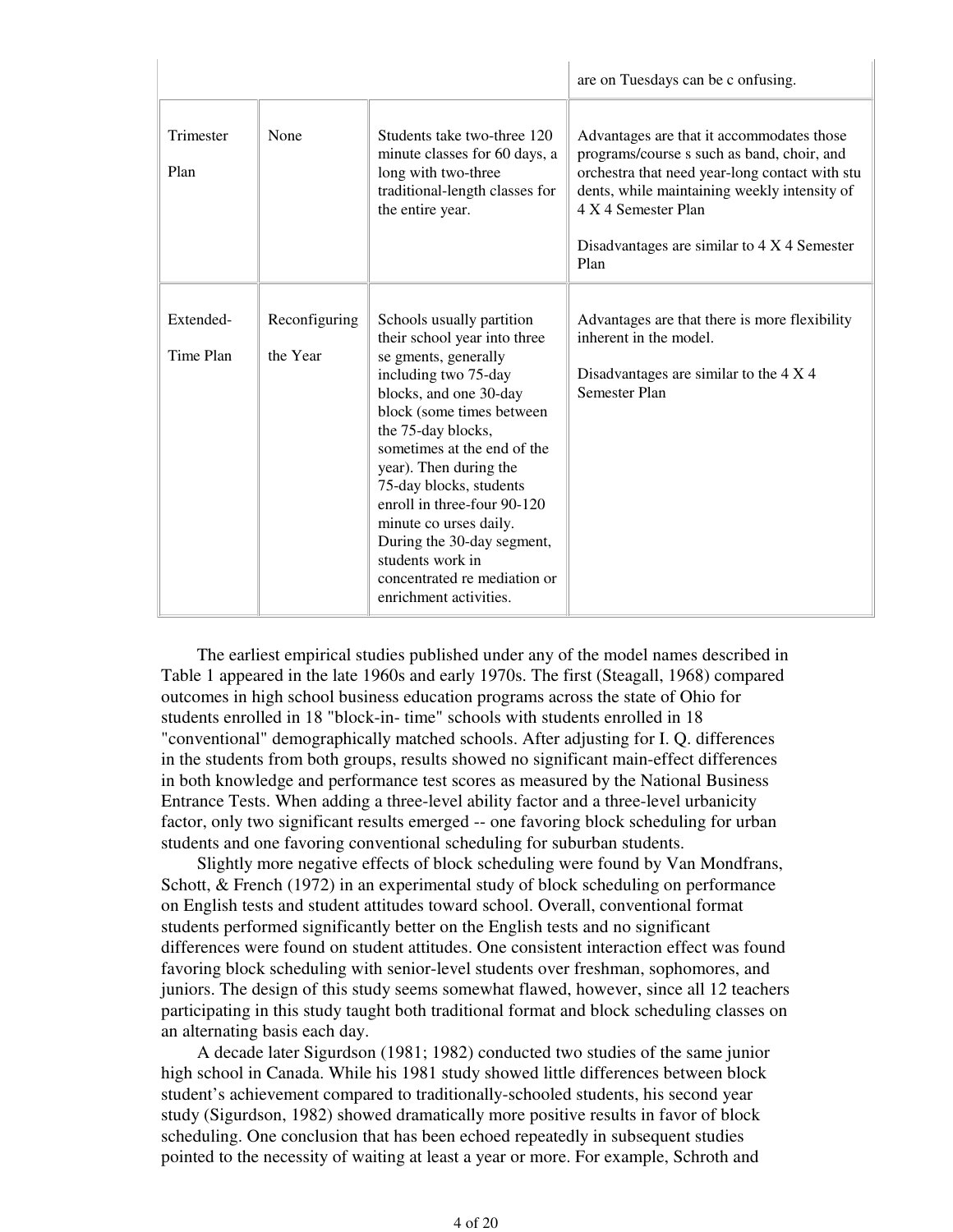Dixon (1995) and Meadows (1995) both advocated strongly that at least three to five years of experience with block scheduling should occur in schools before valid and justifiable judgments should be drawn about effects on students.

 It was not until the mid-1990s that a resurgence of empirical studies were published on block scheduling -- probably due at least in part to the exponential increase in interest -- what Shortt and Thayer (1997) call a rediscovery and redefinition. Again, many of these studies focused on teacher, administrator, and/or parent effects or opinions (i.e. Davis-Wiley, George, & Cozart; Hurley, 1997). Our interest in this review is to focus on only student effects, however, so those studies will be omitted from this review.

 A number of studies have been published recently which focused on both generalized student effects (Cox, 1994; Guskey, & Kifer, 1995; Hurley, 1997; Mistretta & Polansky, 1997; Queen, Algozzine, & Eaddy, 1997; Meadows, 1995) and discipline-specific effects (Queen, Algozzine, & Eaddy, 1996; Reid, 1995; Schroth & Dixon, 1995; Wronkovich, Hess, & Robinson, 1997) of block scheduling. The results, on balance, were generally positive, but the negative findings which were reported cannot be overlooked. On the positive side, the most consistent findings that were reported were students' favorable opinions of block scheduling, particularly with teachers who found it easy to mix lecture and group-work instruction. Students also liked the fact that block scheduling seemed to reduce homework loads, although this finding would be construed as negative from other perspectives.

 Beyond these kinds of qualitative student opinion effects, the findings on student achievement, attendance, and behavior/disruptions/suspensions were more equivocal. Reductions in behavior problems appeared to be relatively consistent, as were increases in attendance rates, yet if a student missed a sequence of classes for any reason, it appeared more difficult to catch up with the content and make-up assignments. At-risk students in block scheduling appeared to benefit the most consistently across the curriculum, but standardized scores on mathematics examinations were consistently lower with block scheduling.

 This study adds to the literature base in several important ways. First, the great majority of empirical studies focused on the high school level, while this study reports effects on junior high school students. Second, most studies reported effects from one to two years of operating block scheduling, while the present study was implemented after four years of operation. Finally, many studies used non-probability sampling designs - typically convenience or cluster sampling processes, while this study used a matched sampling design. None of the currently reported studies at the junior high or middle school levels used both a high quality sampling design and analysis after multiple years of operation.

#### **Method**

 To implement this research, a between-groups (matched control group) design was used, with some variations depending on the particular hypothesis to be addressed. Below, each of the research hypotheses is elaborated followed by a specification of the dependent variable(s) and the specific sampling procedures for the hypothesis.

#### **Hypotheses**

 This evaluation looked at effects of block scheduling on two groups of students - junior high school students and beginning senior high school students -- along four major dependent variables -- grade point average, standardized achievement scores, attendance rates, and preparation for advanced coursework. The major research question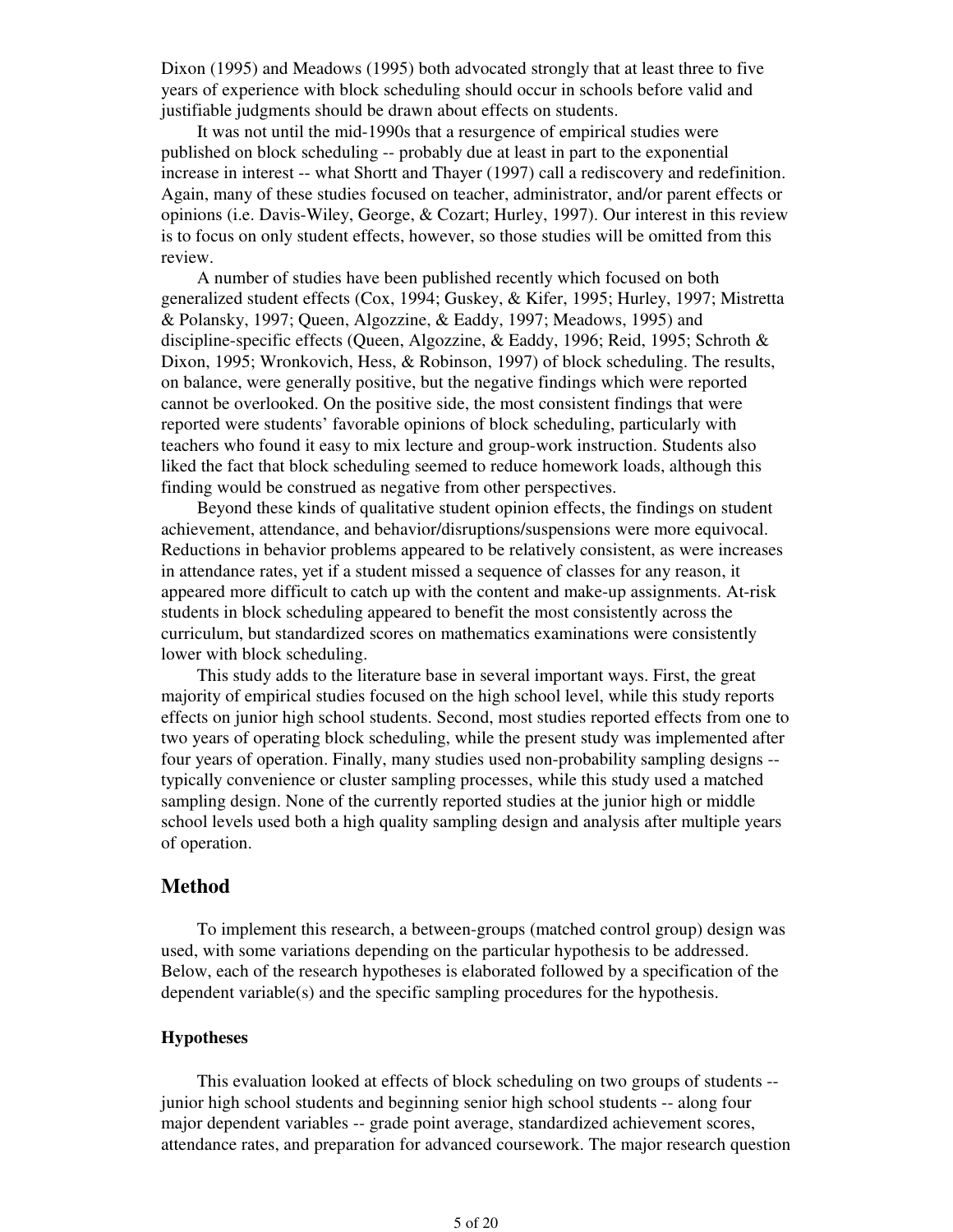guiding the study was: "What are the effects of block scheduling on a variety of student outcome variables?" The six hypotheses associated with this research question were:

- 1. Hypothesis 1 (H1): Junior high school students who experience block scheduling will evidence significantly higher grade point averages than their matched control group counterparts.
- 2. Hypothesis 2 (H2): Senior high school students who experienced block scheduling in junior high school will evidence significantly higher grade point averages than their matched control group counterparts.
- 3. Hypothesis 3 (H3): Junior high school students who experience block scheduling will evidence significantly higher standardized test scores than their matched control group counterparts.
- 4. Hypothesis 4 (H4): Senior high school students who experienced block scheduling in junior high school will evidence significantly higher standardized test scores than their matched control group counterparts.
- 5. Hypothesis 5 (H5): Attendance rates at Block Junior High School during the years in which they experienced block scheduling will not differ significantly from their attendance rates prior to block scheduling and will not differ significantly from same-year attendance rates at matched control junior high schools.
- 6. Hypothesis 6 (H6): Senior high school students who experienced block scheduling in junior high school will enroll in advanced coursework at significantly higher rates than their matched control group counterparts.

 Table 2 presents a matrix delineating these dependent variables along with the hypotheses that were examined for each of the two groups of students.

### **Table 2**

### **Dependent Variables and Associated Research Hypotheses for Each Grade Level**

| <b>Dependent Variable</b>                   | <b>Junior High</b> | <b>Senior High</b> |
|---------------------------------------------|--------------------|--------------------|
| Grade Point Average                         | H <sub>1</sub>     | H <sub>2</sub>     |
| <b>Standardized Achievement Test Scores</b> | $H_3$              | $H_4$              |
| <b>Attendance Rates</b>                     | H <sub>5</sub>     | $\ast$             |
| Preparation for Advanced Coursework         | ∗                  | H <sub>6</sub>     |

### **Dependent Variables and Sampling Procedures**

 Hypotheses 1 and 3. The grade point average dependent variable for the Block Junior High School students and their matched controls was their Fall 1996 cumulative grade point average as maintained in the school district student data system. The standardized achievement test dependent variable was represented by three scores from the Iowa Test of Basic Skills (TAP version). These scores were the reading, mathematics, and written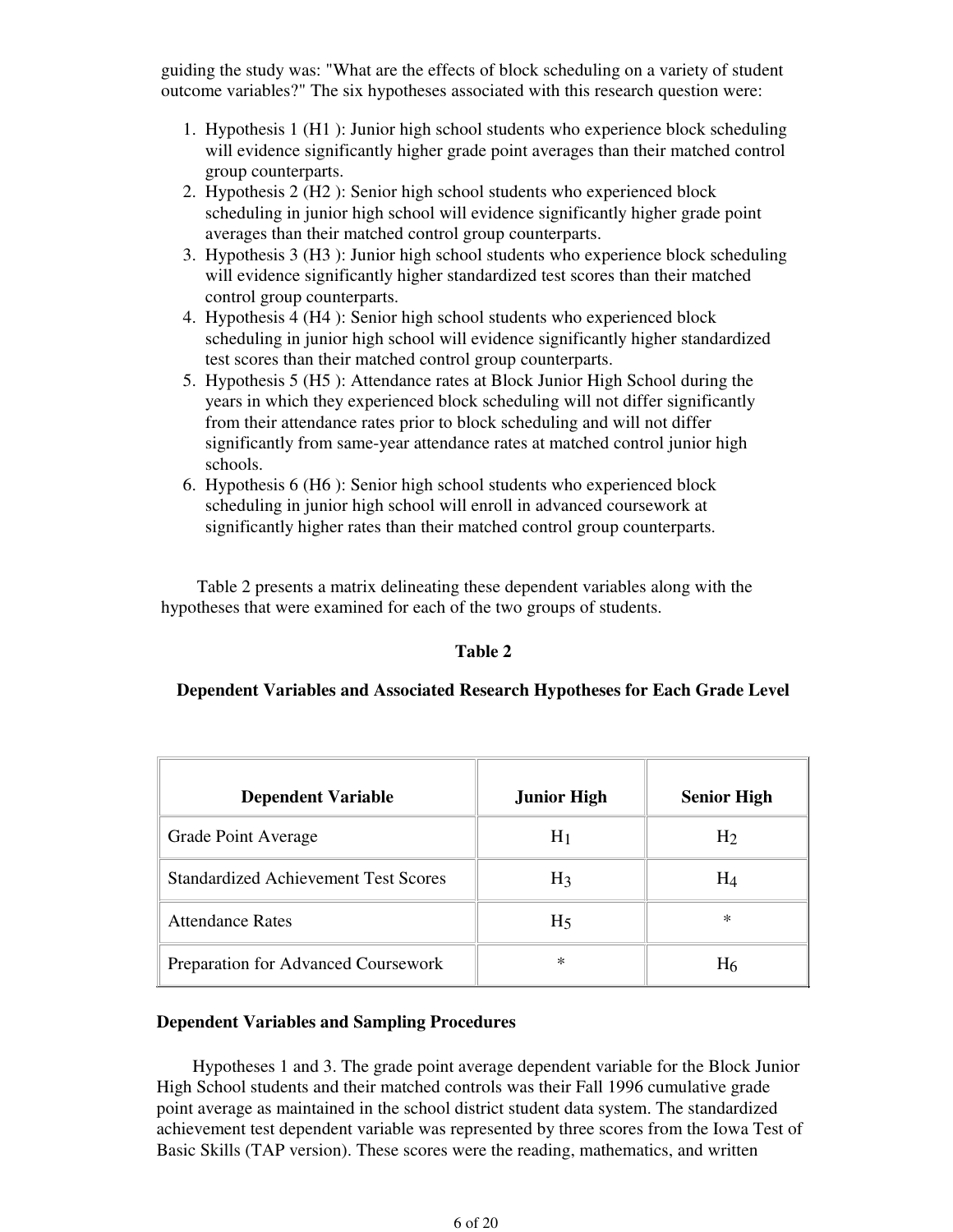expression raw scores.

 These two research hypotheses involved the use of a matched control group sampling design. Block Junior High School students who were in the 8th and 9th grades in the Spring of 1997, and who had experienced a minimum of three semesters of block scheduling by January 1997, were designated as the experimental group. Each of these students was then matched with students from two other junior high schools in the same geographic quadrant of the city whose school size, ethnic, and socio-economic make-up were comparable. The matching process was conducted in two stages. First, each experimental group student was matched on three demographic attributes, each with two levels: grade level (8th or 9th), gender (female or male), and ethnicity (white [non-Hispanic] or other). Once a pool of potential matched control students were identified based on these criteria, a second level of matching occurred using 5th grade Iowa Test of Basic Skills (Reading) scores. Matches were thus made with the control student whose ITBS Reading score was the closest to the experimental group student. Hypotheses 2 and 4. For Senior High School students and their matched controls, the grade point average dependent variable was their first (Fall) term grade point average in high school. Thus, for 10th graders, it was their Fall 1996 grade point average; for 11th graders, it was their Fall 1995 grade point average. The standardized achievement test dependent variable was represented by three scores from the Iowa Test of Basic Skills (TAP version). These scores are the reading, mathematics, and written expression raw scores.

 The sampling design (matched control group) and matching criteria that was used for the second and fourth hypotheses was essentially the same as was used for the first and third hypotheses above, with one key difference -- experimental group participants were 10th and 11th grade Senior High School students who had earlier experienced at least three semesters of block scheduling while attending Block Junior High School. Their respective matched controls could have attended junior high school at any of the districts' six junior high schools which were not under block scheduling.

 Hypothesis 5. The dependent variable of attendance rates was the annual school-reported average daily attendance rates as reported to the Colorado Department of Education. Block Junior High School began its block scheduling in the Fall of 1993. Annual school-reported rates for attendance were obtained from the previous four years (1989-90 to 1992-93) without block scheduling and the first three active years of block scheduling (1993-94 to 1995-96). Similar rates for attendance of three comparable junior high schools were also sampled for comparison purposes.

 Hypothesis 6. The dependent variable for this hypothesis was a ranking of the relative difficulty level of the mathematics course for which entering 10th graders had registered upon entry into high school. Registration rate for mathematics coursework was selected to represent the construct of "registration for advanced coursework" for two reasons. First, mathematics is a curricular area where almost every student registers during their first semester in senior high school. Second, while other areas such as science, English, social studies, and foreign languages are also high frequency registration areas, it is far more difficult to judge consistently what is advanced and what is not in these curricular areas. In mathematics, it is relatively easy to rank order the difficulty of classes in order to determine consistently advanced registration rates. Table 3 delineates the names of the various mathematics course options for which entering 10th grade students could enroll and the rankings for those course options as verified by mathematics teachers and counselors in the high school. The sampling design for this hypothesis was the same sampling design as that for H2 and H4 with one additional step. From the experimental group roster of students, those participants who did not sign up for a mathematics course (and their matched control counterparts) were eliminated from the sample.

#### **Table 3**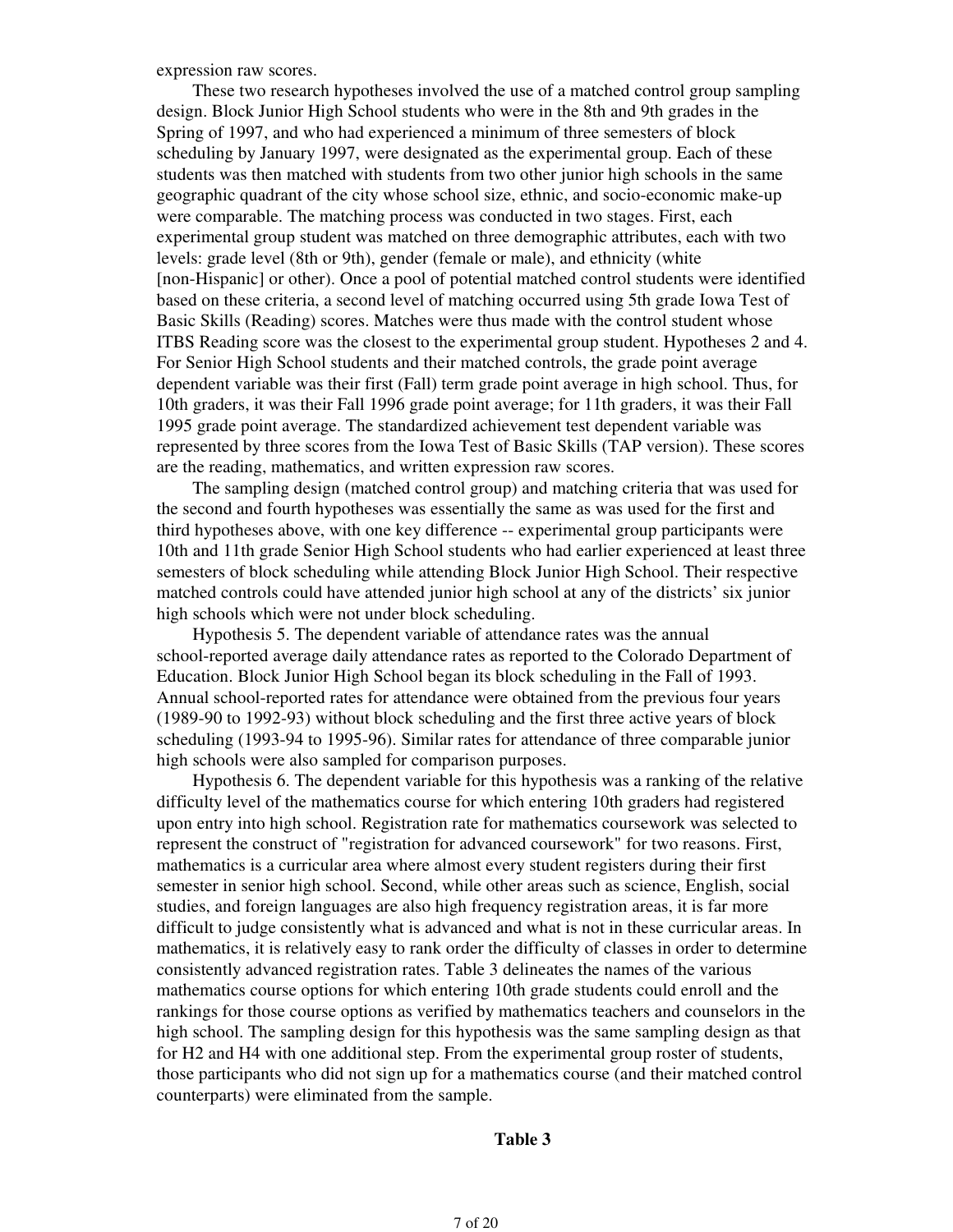### **Name and Ranking of Mathematics Courses**

| Ranking        | Math Course(s) Title(s)                                                  |
|----------------|--------------------------------------------------------------------------|
| $\mathbf{1}$   | <b>Math Concepts</b>                                                     |
| $\overline{2}$ | PTC Math - (remedial math for alternative placement students)            |
| 3              | <b>Algebraic Concepts</b>                                                |
| $\overline{4}$ | Applied Math 1                                                           |
| 5              | Integrated Algebra IA                                                    |
| 6              | PTC Algebra                                                              |
| 7              | Accounting I                                                             |
| 8              | Algebra I                                                                |
|                | Saxon Algebra I - (taught in a different manner than traditionally)      |
|                | Integrated Algebra I - (taught in a different manner than traditionally) |
| 9              | Geometry                                                                 |
|                | Saxon Algebra II                                                         |
|                | Integrated Geometry - (taught in a different manner than traditionally)  |
| 10             | Algebra II                                                               |
|                | Pre-International Baccalaureate Math                                     |
| 11             | Pre-Calculus                                                             |
|                | <b>International Baccalaureate Math</b>                                  |

# **Results**

 The results of this program evaluation are given in two major sections. First, a demographic profile for each of the samples is provided, to the extent that demographic data were collected on them. Second, the six research hypotheses are examined with statistical tables and charts provided as appropriate.

### **Demographic Profiles**

 Table 4 presents demographic and sampling data for those students who were included in the analyses associated with grade point averages and standardized achievement scores.

### **Table 4**

### **Demographic Information on student samples for Grade Point Averages and Standardized**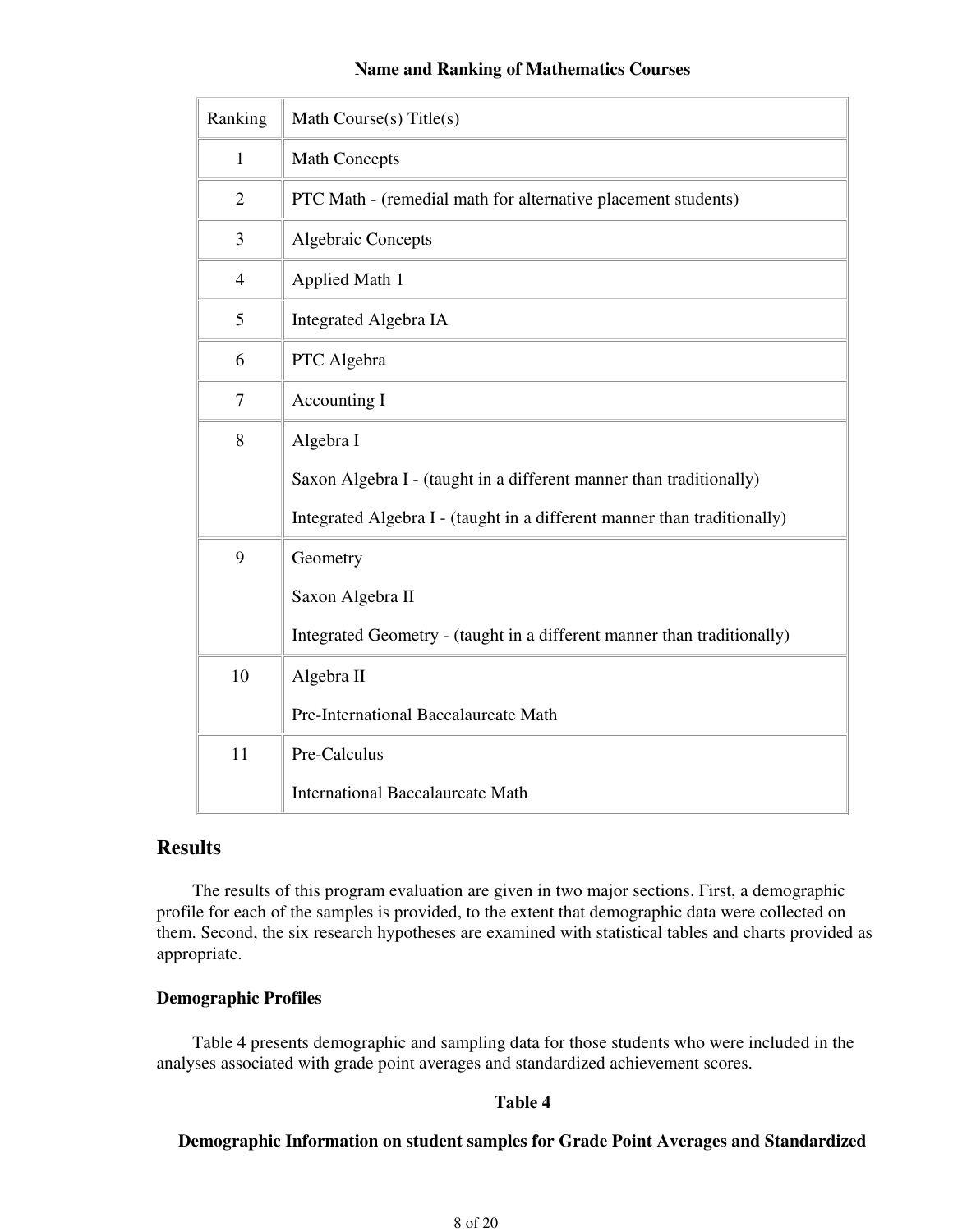|               |                             |                                 |                                          |               | Gender              | Ethnicity              |               |                          |                          |               |
|---------------|-----------------------------|---------------------------------|------------------------------------------|---------------|---------------------|------------------------|---------------|--------------------------|--------------------------|---------------|
| Grade Level   | $\underline{\underline{n}}$ | Mean $5^{th}$ Gr<br>Read.-Block | Mean $5^{\text{th}}$<br>Gr<br>Read.-Trad | $\#$<br>Girls | $\#$<br><b>Boys</b> | $\mu^{\rm a}$<br>As-Am | $#^b$<br>Lat. | $\rm{H}^C$<br>Af-Am      | $\rm H^{d}$<br>Na-Am     | $#^e$<br>Cauc |
| Eighth        | 96                          | 59.34                           | 59.38                                    | 38            | 58                  | $\mathbf{1}$           | 5             | $\mathbf{1}$             | $\overline{\phantom{a}}$ | 89            |
| Ninth         | 109                         | 61.03                           | 61.11                                    | 56            | 53                  | $\overline{2}$         | 6             | $\overline{\phantom{a}}$ | $\overline{2}$           | 99            |
| Tenth         | 88                          | 59.73                           | 59.82                                    | 50            | 38                  | $\overline{2}$         | 5             | $\overline{\phantom{a}}$ | $\overline{\phantom{a}}$ | 81            |
| Eleventh      | 62                          | 62.11                           | 62.19                                    | 30            | 32                  | $\,1$                  | $\sqrt{2}$    | $\overline{\phantom{a}}$ | $\overline{\phantom{a}}$ | 59            |
| <b>TOTALS</b> | 355                         | 60.55                           | 60.63                                    | 174           | 181                 | 6                      | 18            | $\mathbf{1}$             | $\sqrt{2}$               | 328           |

#### **Note.**

a - Asian-American or Pacific Islander

b - Latino/Hispanic/Mexican American

c - African-American

d - Native American or Alaskan

e - Caucasian

For each of the 355 block scheduling students, a perfect match was located relative to grade level, gender, and ethnicity. For the final matching criterion, 5th grade standardized test score in reading, it was not possible in all cases to locate a matched control with exactly the same score. However, no experimental/control matched pair differed by more than 0.09 points. In addition, boys and girls were relatively equally distributed across the grades. The samples were overwhelmingly made up of Caucasian students, which is reflective both of the community and the neighborhoods in which the schools were located.

#### **Research Hypotheses**

 The analyses for Hypotheses 1-4, which examined the effects of block scheduling on student grade point average (both semester and cumulative) and standardized test scores (mathematics, reading, and writing), were completed using five ANOVA's with repeated measures on the matching variable. Student gender (two levels) and student grade level (four levels) represented the between groups variables, and the block schedule students scores compared with the matched control group students scores represented the third within subjects variable. Table 5 presents the results of these five ANOVA's in abbreviated form.

 As can be seen in Table 5, significant main effects for the matching variable (at p. < .10) existed for both Experimental/Control contrasts and for the mathematics achievement test scores. Significant first order interactions (at  $p < .05$ ) existed for the semester GPA contrast. All other effects were not significant.

#### **Table 5**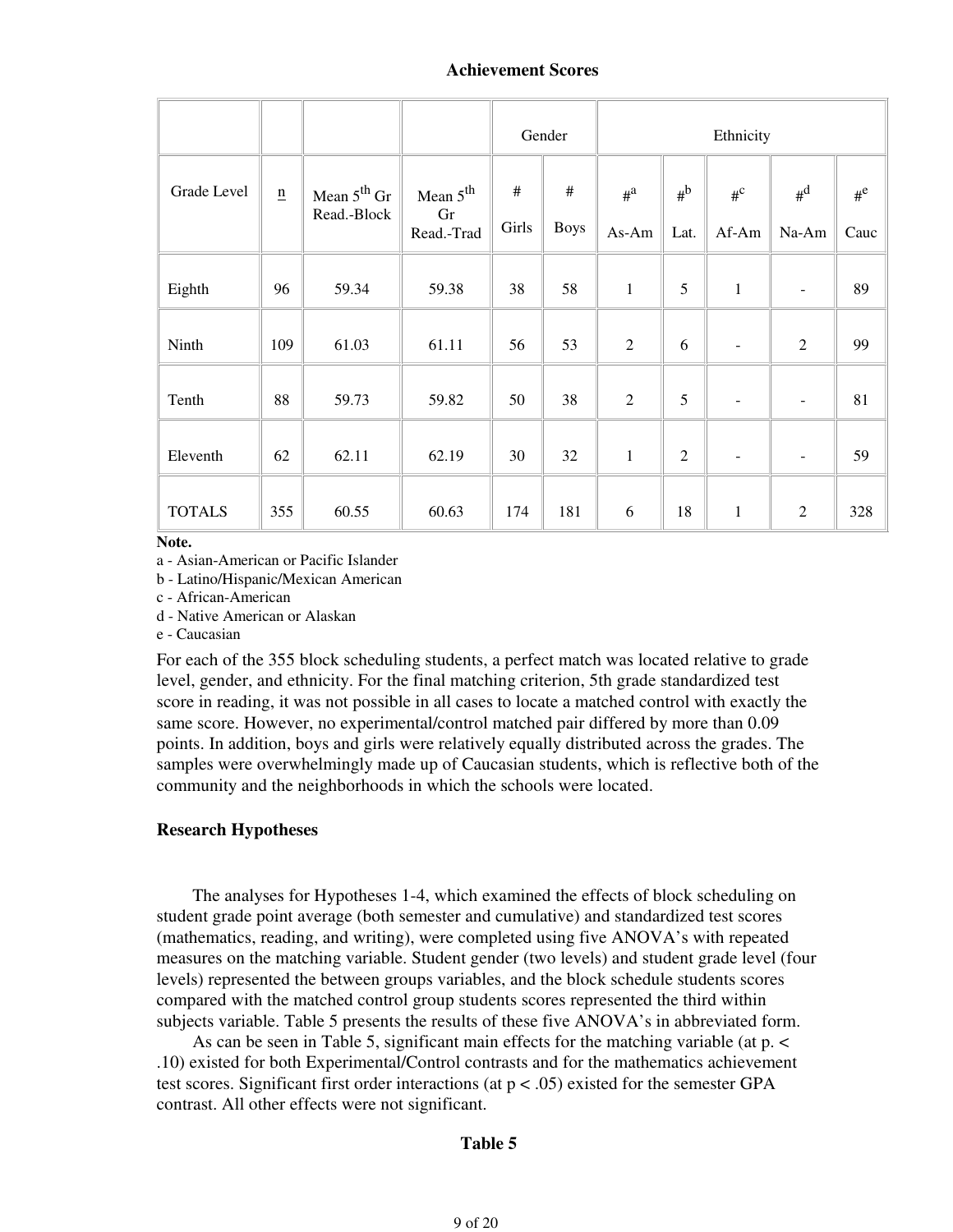| Criterion<br>Variablep. value |                                 |      |      |
|-------------------------------|---------------------------------|------|------|
| Semester GPA                  | Exp/Cont*                       | 2.75 | .098 |
|                               | Exp/Cont x Gender ***           | 7.51 | .006 |
|                               | Exp/Cont x Grade Level ***      | 4.26 | .006 |
|                               | Exp/Cont x Gender x Grade Level | 0.67 | .568 |
| <b>Cumulative GPA</b>         | Exp/Cont **                     | 5.36 | .022 |
|                               | Exp/Cont x Gender               | 0.59 | .441 |
|                               | Exp/Cont x Grade Level          | 0.06 | .804 |
|                               | Exp/Cont x Gender x Grade Level | 1.28 | .259 |
| <b>Standardized Math</b>      | Test <sup>*</sup>               | 3.47 | .064 |
|                               | Test x Gender                   | 0.27 | .761 |
|                               | Test x Grade Level              | 0.03 | .873 |
|                               | Test x Gender x Grade Level     | 1.70 | .184 |
| Standardized                  | <b>Test</b>                     | 0.01 | .915 |
| Reading                       | Test x Gender                   | 1.36 | .246 |
|                               | Test x Grade Level              | 0.37 | .545 |
|                               | Test x Gender x Grade Level     | 0.15 | .697 |
| Standardized                  | Test                            | 0.49 | .483 |
| Writing                       | Test x Gender                   | 1.68 | .197 |
|                               | Test x Grade Level              | 0.65 | .422 |
|                               | Test x Gender x Grade Level     | 0.03 | .863 |

## **ANOVA Results for GPA and Achievement Test Contrasts**

 $p < .10$  $*$  $p$  < .05 \*\*\*p < .01

Table 6 presents the sample sizes, means and standard deviations (for the significant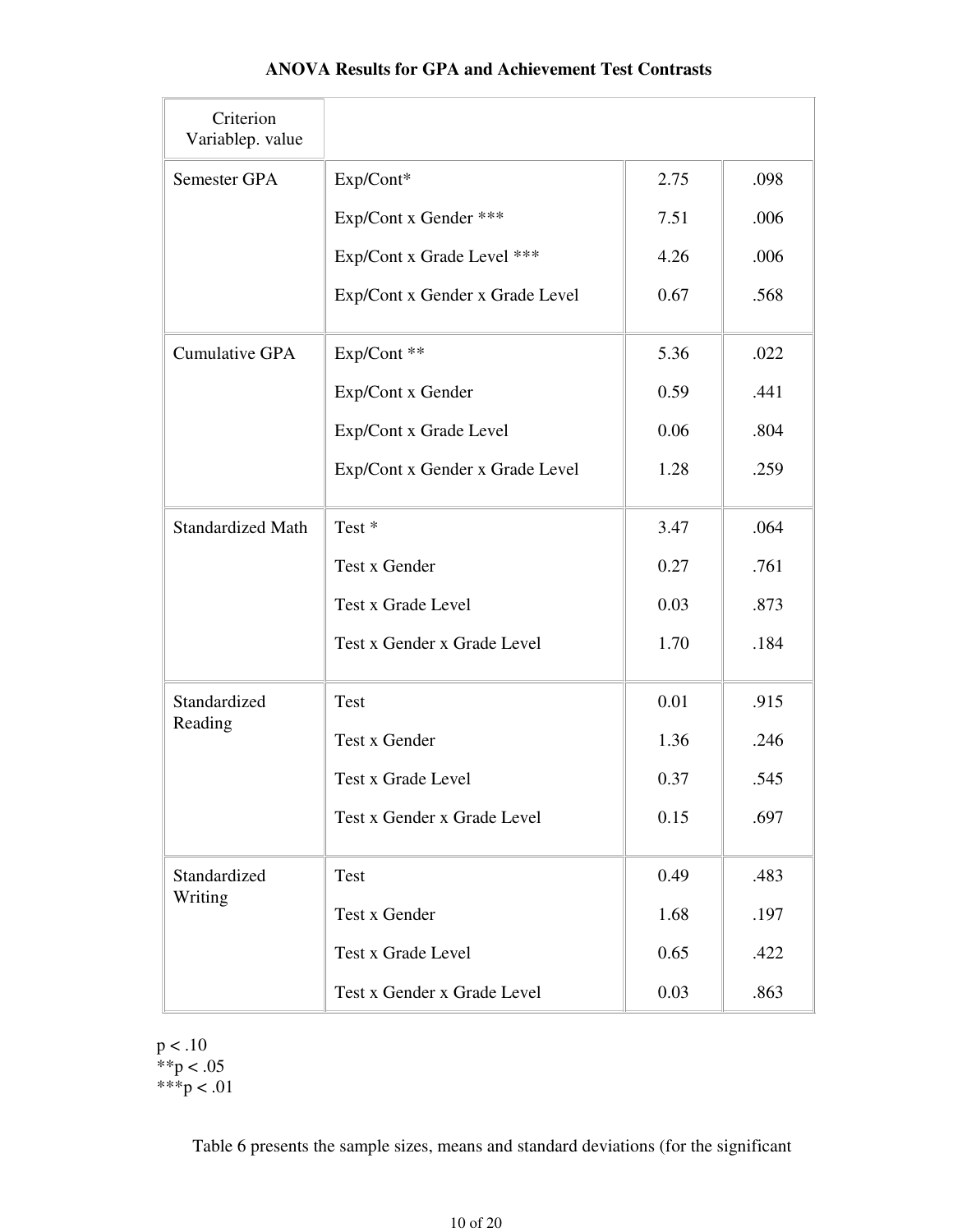within or between group contrasts only), and corresponding effect sizes for those contrasts in Table 5 that proved statistically significant at the  $p < 0.10$  level. As can be seen from Table 6, the four significant Experimental/Control group contrasts all favored block scheduling, whereas the single significant standardized test contrast (in math) favored traditional scheduling. It is also evident that the magnitude of the significant effects, particularly those with  $p < .05$ , ranges relatively consistently between one quarter to one third of a standard deviation.

### **Table 6**

| Criterion<br>Variable    | <b>Effects</b>              | $\mathbf n$<br>pairs | Mean $(s.d.)$<br><b>Block</b><br>Schedule | Mean (s.d.)<br>Trad.<br>Schedule | ES      |
|--------------------------|-----------------------------|----------------------|-------------------------------------------|----------------------------------|---------|
| Semester GPA             | Exp/Cont*                   | 346                  | 2.91(.87)                                 | 2.82(1.00)                       | 0.09    |
|                          | Exp/Cont x<br>Gender***     | 177                  | 2.80(.92)                                 | 2.56(1.04)                       | 0.22    |
|                          | (males)<br>Exp/Cont x Grade | 87                   | 2.82(.95)                                 | 2.50(1.06)                       | 0.30    |
|                          | Level***                    | 61                   | 2.82(.82)                                 | 2.57(0.96)                       | 0.25    |
|                          | $(10^{th}$ graders)         |                      |                                           |                                  |         |
|                          | (11 <sup>th</sup> graders)  |                      |                                           |                                  |         |
| Cumulative<br><b>GPA</b> | Exp/Cont**                  | 150                  | 2.98(.76)                                 | 2.80(0.74)                       | 0.24    |
| Achievement<br>Test      | Math*                       | 236                  | 61.63(26.18)                              | 65.36(25.24)                     | $-0.15$ |

### **Descriptive Results for GPA and Achievement Test Effects**

 Finally, Table 7 gives all of the directions of the mean differences for each of the five sets of contrasts regardless of their statistical significance. As can be seen in Table 7, the totals are exactly equal in terms of the number of instances where the block scheduling means were greater than and less than the traditional scheduling means. It should be remembered, however, that only three of the contrasts were statistically different from each other at the p < .05 level, and all three favored the block scheduling students.

# **Table 7**

## **Numbers of Contrasts in which the Mean of the Block Sch eduling Students is Greater than and Less than the Mean of the Traditiona l Scheduling Students**

| Criterion | Effects (# of possible) | # contrasts when | # contrasts when |
|-----------|-------------------------|------------------|------------------|
| Variable  | contrasts)              |                  |                  |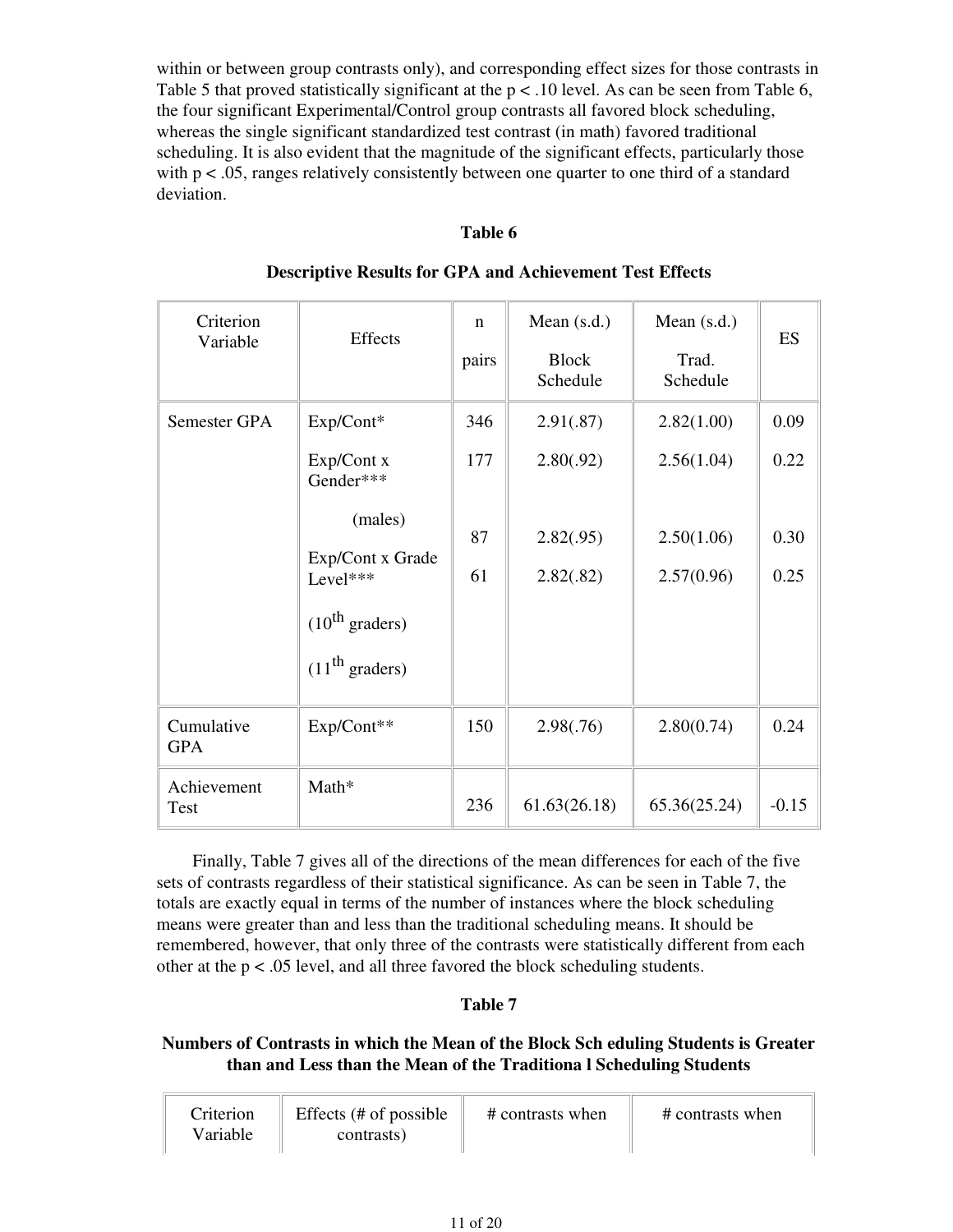|               |                                        | mean $block$ > trad. | mean trad. $>$ block |
|---------------|----------------------------------------|----------------------|----------------------|
| Semester      | Exp/Cont(1)                            | $\mathbf{1}$         | $\overline{0}$       |
| <b>GPA</b>    | Exp/Cont x Gender                      | 1                    | 1                    |
|               | (2)<br>Exp/Cont x Grade<br>Level $(4)$ | 3                    | $\mathbf{1}$         |
| Cumulative    | Exp/Cont(1)                            | $\mathbf{1}$         | $\overline{0}$       |
| <b>GPA</b>    | Exp/Cont x Gender                      | $\overline{2}$       | $\overline{0}$       |
|               | (2)<br>Exp/Cont x Grade<br>Level $(2)$ | $\overline{2}$       | $\Omega$             |
| Standardized  | Test $(1)$                             | $\overline{0}$       | $\cdot$ 1            |
| Math          | Test x Gender (2)                      | $\Omega$             | $\overline{2}$       |
|               | Test x Grade Level (3)                 | $\boldsymbol{0}$     | 3                    |
| Standardized  | Test $(1)$                             | $\mathbf{1}$         | $\overline{0}$       |
| Reading       | Test x Gender (2)                      | $\mathbf{0}$         | $\overline{2}$       |
|               | Test x Grade Level (2)                 | 1                    | 1                    |
| Standardized  | Test $(1)$                             | $\boldsymbol{0}$     | $\mathbf{1}$         |
| Writing       | Test x Gender (2)                      | 1                    | 1                    |
|               | Test x Grade Level (2)                 | 1                    | 1                    |
| <b>TOTALS</b> | 28 possible contrasts                  | 14                   | 14                   |

 Hypothesis 5 focused on an examination of comparative attendance rates at Block Junior High School before and after initiating block scheduling, and with three comparable schools. Figure 1 displays the average daily attendance rates of all four schools for the four years prior and three years after initiating block scheduling. As can be seen in Figure 1, Block Junior High School's ADA rate had been declining slightly each year (from a 94.5 attendance rate in 1989-90 to a 93.7 rate in 1992-93) prior to implementing block scheduling. Attendance rates reversed this trend beginning in the Fall of 1993 and climbed consistently about 0.1 percentage point each of the three years of block scheduling. Figure 1 does not show any clear patterns of attendance rates for the other three junior high schools during the four pre-block scheduling and three post-block scheduling years.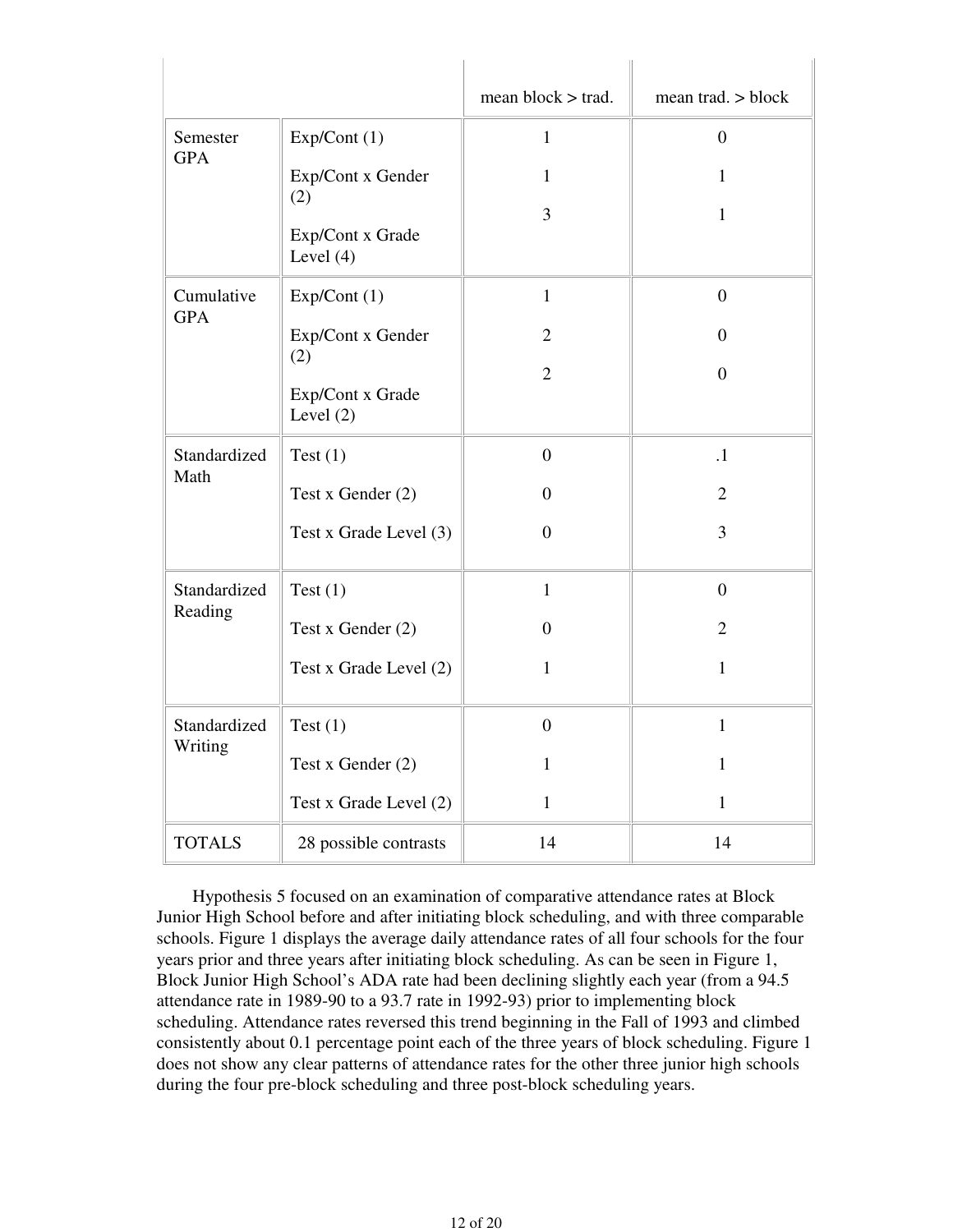

**Figure 1. Comparison of average daily attendance rates of Block Junior High School with rates at three comparable junior high schools with traditional scheduling.** (The vertical line in the center of the figure signifies the point at which block scheduling was implemented at Block Junior High School.)

 Hypothesis 6 was concerned with comparing advanced coursework registration rates in 10th grade mathematics by students who had experienced block scheduling versus those who had not. Referring back to Table 3, it can be seen that there were eleven possible mathematics courses into which students could register at the high school to which they matriculated upon completion of their junior high school experience. Table 8 presents the results of a Wilcoxin signed ranks matched pairs test. As can be seen, the mean ranked mathematics course registration was virtually identical for both block scheduled and traditionally scheduled students.

#### **Table 8**

|                                   |      | <b>Descriptive Statistics</b> | <b>Inferential Statistics</b> |         |         |
|-----------------------------------|------|-------------------------------|-------------------------------|---------|---------|
| <b>Comparison Group</b>           | Mean | N                             | Std.<br>Dev.                  | T-Value | P-Value |
| Junior High School Students       | 8.57 | 238                           | 2.12                          | 0.189   | .851    |
| <b>Comparison School Students</b> | 8.54 | 238                           | 1.83                          |         |         |

#### **t-test of Advanced Mathematics Course Registration**

### **Discussion**

In prior literature, there were only three empirical studies examining student effects of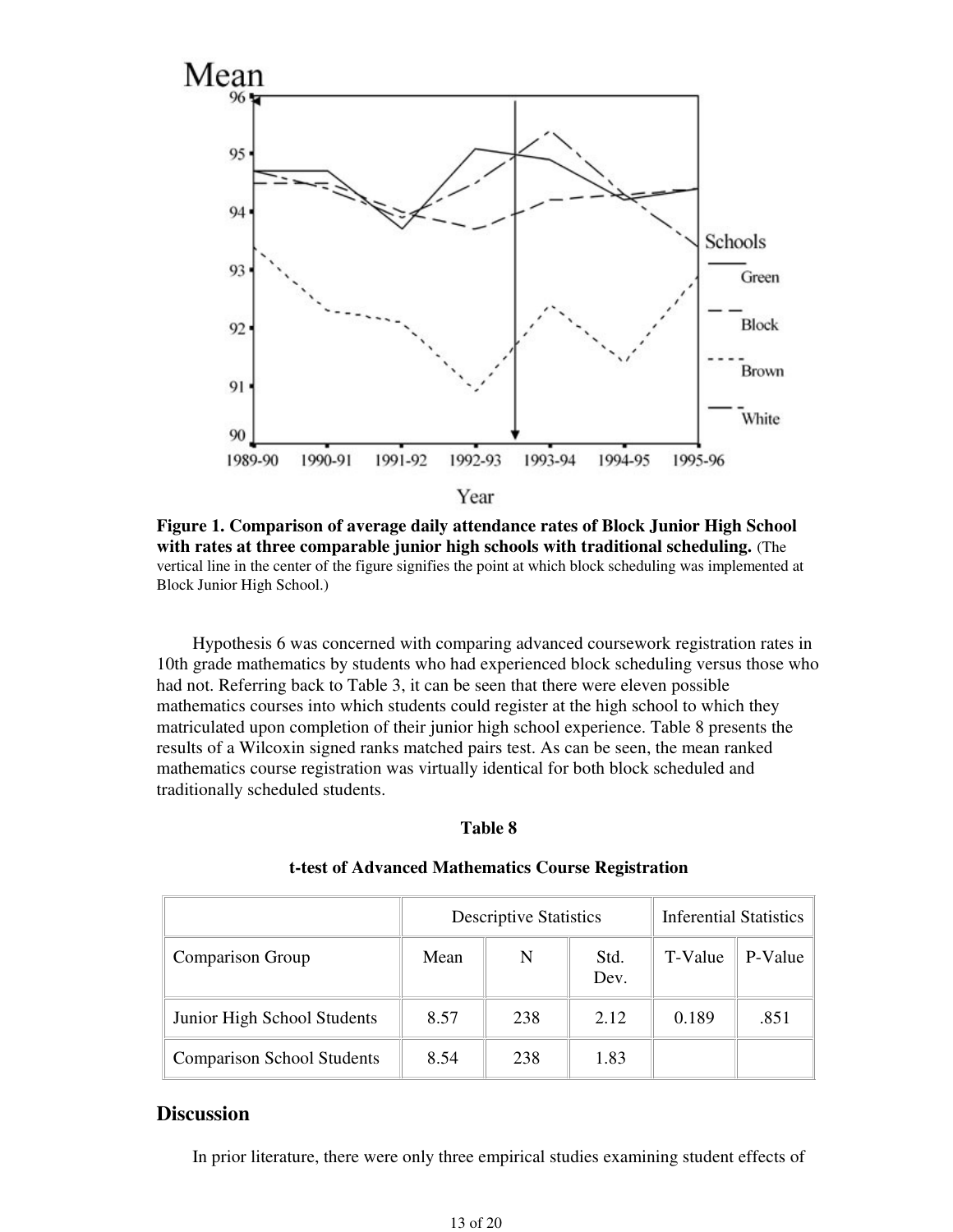block scheduling at the middle/junior high school level. Two of them were sequential examinations of a variety of student effects at the same junior high school (Sigurdson, 1981; Sigurdson, 1982) in Alberta, Canada; Schroth and Dixon (1995) looked strictly at mathematics achievement effects of block scheduling on students at two middle schools in Texas. In both locations, a 4 X 4 schedule was used; none of the three looked at effects past two years of implementation, and both sets of authors indicated that more time was necessary in order to ascertain true effects of this scheduling intervention.

 Schroth and Dixon (1995) did find, however, that mathematics achievement did not differ significantly between those students prepared using block scheduling compared with those prepared under traditional scheduling. Sigurdson (1982) also found no differences between block-scheduled and traditionally-scheduled students in their attitudes towards mathematics nor in their mathematics achievement scores. Similar "no differences" findings relative to mathematics effects were found by Lockwood (1995) and the North Carolina Department of Public Instruction (1995), although these studies were both conducted at the high school level.

 The findings of this study confirm the "no differences" conclusion in registration for advanced mathematics courses, but conflict with the "no differences" finding on mathematics achievement. The block-scheduled students in this study performed significantly less well on standardized mathematics tests compared with their traditionally- scheduled peers. The "no differences" findings in this study in standardized reading and writing test scores also is consistent with the findings of Holmberg (1996). Again, Holmberg was studying standardized test scores of high school students rather than junior high school students.

 On the positive side, this study found consistently higher grade point averages, both semester and cumulative, in favor of block scheduled students. These kinds of nonstandardized achievement effects have been reported in the high school literature on block scheduling (Buckman, King, & Ryan, 1995; Reid, Hierck, & Veregin, 1994; Payne & Jordan, 1996), but have been contradicted by Parkinson and Parkinson (1995) at the postsecondary level.

 At a more complex level this study found statistically significant interactions suggesting block scheduling has a more positive semester GPA effect on male students compared with female students and for 10th and 11th graders compared with 8th and 9th graders. These interactions did not hold for cumulative GPA. No other studies specifically examined differential effects by grade level, and Lockwood's (1995) study was the only study reporting out gender effects, which were not found to be present.

 Finally, this study examined attendance data. This variable was a popular one in the literature with positive findings at the high school level reported by Buckman et. al., (1995) and Reid et. al., (1994), and no differences reported by Guskey and Kifer (1995). This study did not test for statistically significant differences, but did provide a visual examination of attendance rates over time and across several schools. The findings here are consistent with those cited above.

 Very little that is definitive can be inferred from this study. As mentioned earlier, its most positive contributions would be that it begins to fill a significant void in the middle/junior high school literature on effects of block scheduling. This contribution is made all the more important given the relatively high-quality matched group design, and given that block scheduling had been in effect for four years when the data for this study were collected.

 As is usually the case, this study points to as many questions as answers, however. In addition to the necessity for more high-quality studies at the middle/junior high school level, two very fertile areas of follow-up research were suggested from this study. First, variables of gender and ethnicity need to be embedded in every design in future studies to clarify as much as possible differential effects. If the gender or effects found in this study, or other kinds of attributional effects hold up over time, these findings may present the most damaging or even fatal flaws in block scheduling reported to date.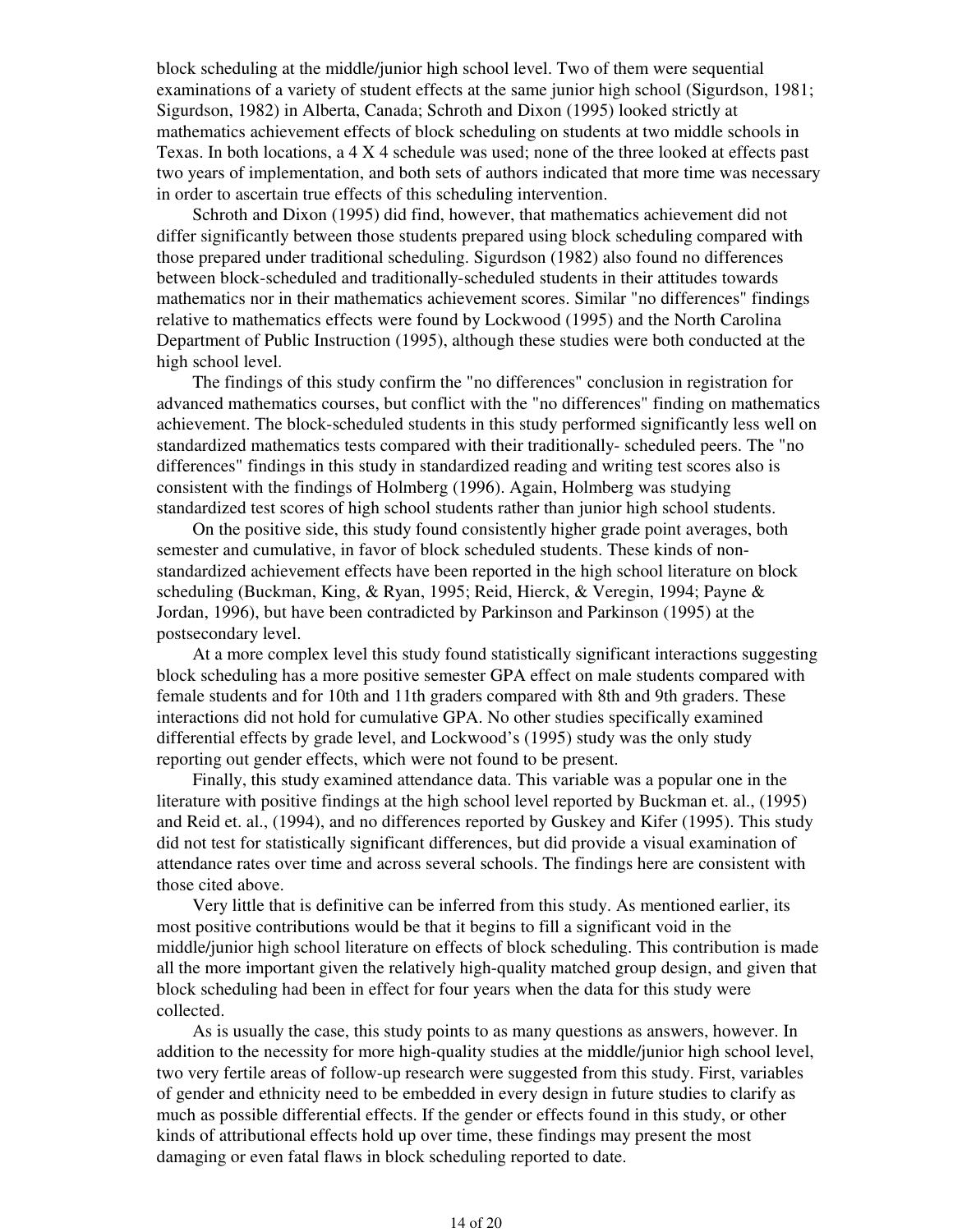Just as important is the need for researchers to ratchet up the "block versus traditional schedule" contrast variable to account for multiple ways of implementing block scheduling. There are sufficient schools, for example, which are implementing alternate day scheduling now to allow for multiple block scheduling contrasts to be made instead of the typical single contrast between block scheduling and traditional scheduling. Similarly, there are now enough modifications that have been reported to 4 X 4 semester block scheduling to allow for multiple contrasts even within this single model of block scheduling.

 This research venue may ultimately provide the most illuminating information about the potential for block scheduling in the schools. Many 4 X 4 semester block scheduled schools are currently leaving room in the schedule for year-long, 50-minute classes which can accommodate the needs for year-long attention to mathematics, band, chorus, and advanced placement classes. These kinds of modifications probably hold the key in the long run to establishing the flexibility in scheduling to make the best use of the characteristics educators like of both traditional and block scheduling.

# **References**

Agency for Educational Development, (1995). *Study of school-to- work reform initiatives. Volume I: Findings and Conclusions*. Washingt on, DC: Author.

Buckman, D., King, B., & Ryan, S. (1995). Block scheduling: A means to improve school climate*. NASSP Bulletin, 79*(571), 9-18.

Carroll, J. B. (1963). A model of school learning. *Teachers College Record, 64,* 723-733.

Cawelti, G. (1994). *High school restructuring: A national survey.* Arlington, VA: Educational Research Service.

Center on Educational Governance, (1995). The school-based management study. Volume I: Findings and conclusions. Los Angeles, CA: University of Southern California, School of Education.

Cox, L. (1994). A study of the effects of a block scheduling program with high school students who are "at-risk". Unpublished doctoral dissertation, University of Houston.

Davis-Wiley, P., George, M., & Cozart, A. (1995, November). Block scheduling in the secondary arena: Perceptions from the inside. Paper presented at the annual conference of the Mid-South Educational Research Ass ociation, Biloxi, MS.

Firestone, W. A. (1990). Continuity and incrementalism after all: State responses to the excellence movement. In J. Murphy (Ed.). *The educat ional reform movement of the 1980s: Perspectives and cases.* Berkeley, CA: McCutchan.

Fuhrman, S. H., & Massell, D. (1992). Issues and strategies in systemic reform. New Brunswick, NJ: Rutgers University, Consortium for Policy Research in Education.

Goertz, M. E., Floden, R. E., & O"Day, J. (1995). Studies of education reform: Systemic reform. Volume I: Findings and conclusions. New Brunswick, NJ: Rutgers University, Consortium for Policy Research in Education.

Guskey, T. R., & Kifer, E. (1995, April). Evaluation of a high school block schedule restructuring program. Paper presented at the annual meeting of the American Educational Research Association, San Francisco, CA.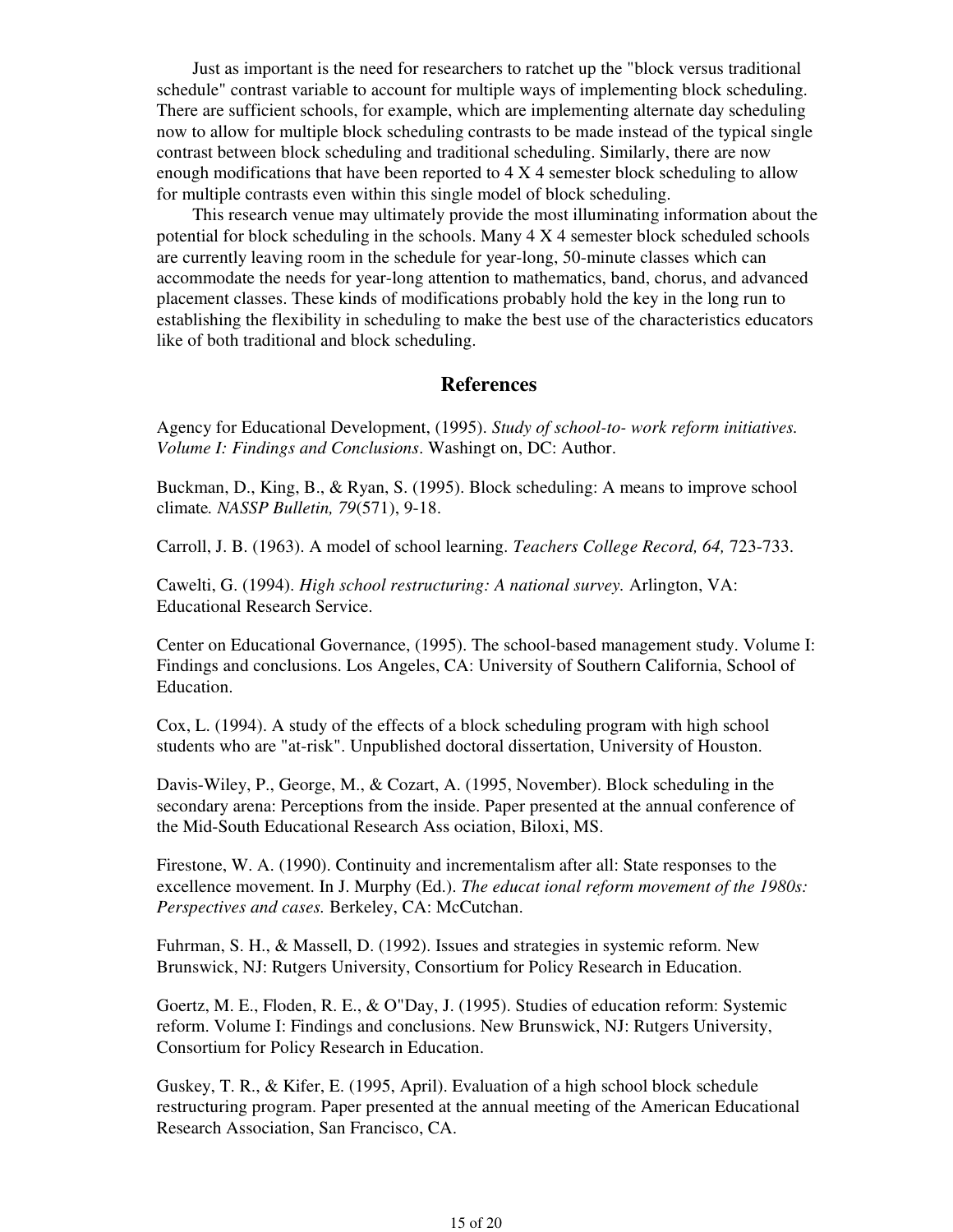Holmberg, T. (1996). Block scheduling versus traditional education: A comparison of grade-point averages and ACT scores. Unpublished doctoral dissertation, University of Wisconsin, Eau Claire.

Hurley, J. C. (1997b). The 4 x 4 block scheduling model: What do students have to say about it? *NASSP Bulletin, 81*(593), 64-72.

Lockwood, S. (1995). Semesterizing the high school schedule: The impact on student achievement in algebra and geometry in Dothan City Schools, Dothan, Alabama. Unpublished doctoral dissertation, University of Alabama, Tuscaloosa.

Meadows, M. E. (1995). A preliminary program review of the four-period day as implemented in four high schools. Unpublished doctoral dissertation, University of Maryland, College Park.

Mistretta, G. M., & Polansky, H. B. (1997). Prisoners of time: Implementing a block schedule in a high school. *NASSP Bulletin, 81*, (593), 23-31.

Murphy, J. (1990). The educational reform movement of the 1980s: A comprehensive analysis. In J. Murphy (Ed.). *The educational reform movement of the 1980s: Perspectives and cases.* Berkeley, CA: McCutchan.

North Carolina Department of Public Instruction. (199 ). Block scheduled high school achievement: Comparison of 1995 end-of-course test scores for blocked and non-Blocked high schools [On-line]. Available: http://www.dpi.state.nc.us/block\_ block scheduling report/#4

Parkinson, S., & Parkinson, C. (1995). Examination scores: Block teaching versus traditional teaching. *Nurse Educator, 20*(4), 14.

Payne, D., & Jordan, M. (1996). The evaluation of a high school block schedule: Convergence of teacher and student data. *American Secondary Education, 25*(2), 16-19.

Queen, J. A., Algozzine, B., & Eaddy, M. (1996). The success of 4 x 4 block scheduling in the social studies. *The Social Studies, 87* (6), 249-253.

Queen, J. A., Algozzine, R. F., & Eaddy, M. A., (1997). The road we traveled: Scheduling in the 4 x 4 block. *NASSP Bulletin, 81* (588), 88-99.

Odden, A., & Marsh, D. (1990). Local response to the 1980s state education reforms: New patterns of local and state interactions. In J. Murphy (Ed.). *The educational reform movement of the 1980s: Perspectives and cases.* Berkeley, CA: McCutchan.

Polos, N. C. (1969). Flexible scheduling: Advantages and disadvantages. *Education, 89,* 315-319.

Reid, L. (1995). Perceived effects of block scheduling on the teaching of English. (ERIC Document Reproduction Service No. ED 382 950).

Reid, W., Hierck, T., & Veregin, L. (1994). Measurable gains of block scheduling. *School Administrator, 51*, 32-33.

Shortt, T. L., & Thayer, Y. V. (1997). A vision for block scheduling: Where are we now? Where are we going? *NASSP Bulletin, 81*(593), 1-15.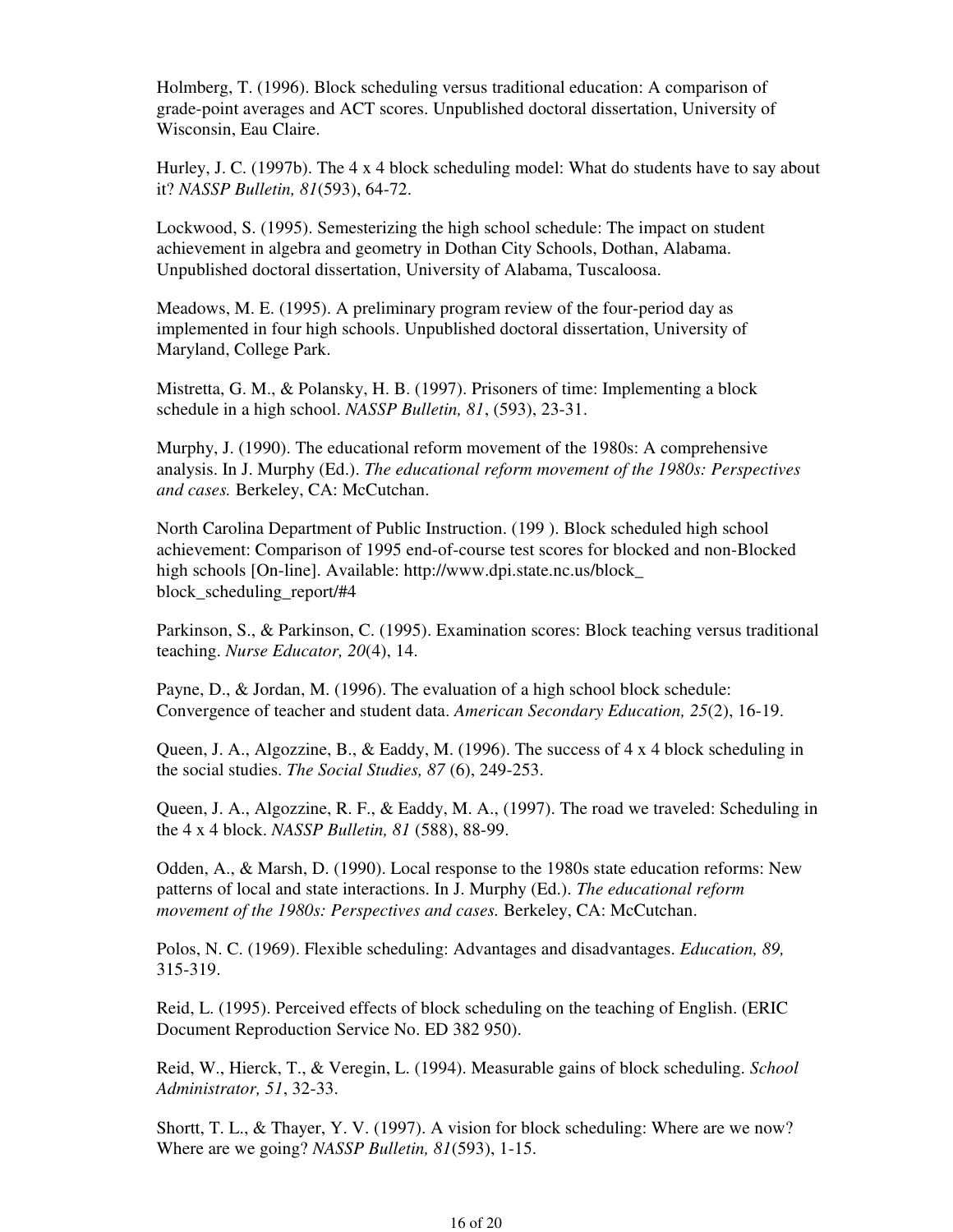Schroth, G., & Dixon, J. (1995). The effects of block scheduling on seventh grade math students. East Texas State University. (ERIC Document Reproduction Service No. ED 387 887)

Sigurdson, S. (1981). The block plan. An alternative approach to the needs of junior high school students. Final report, 1981. Alberta, Canada. (ERIC Document Reproduction Service No. ED 221 623.

Sigurdson, S. (1982). Two years on the block plan. Meeting the needs of junior high school students. Final report, 1982. Alberta, Canada. (ERIC Document Reproduction Service No. ED 225 946.

Steagall, P. H. (1968). A study of the bolck-of-time scheduling in the secondary business and office education program in Ohio. Unpublished doctoral dissertation, The Ohio State University, Columbus.

Stewart, J. W., & Shank, J. (1971). Daily demand of modular flexible scheduling for small schools. *Educational Leadership, 29,* 537-544.

Van Mondfrans, A. P., Schott, J. L., & French, D. G. (1972). Comparing block scheduling and traditional scheduling on student achievement and attitudes. Paper presented at the annual convention of the American Educational Research Association, Chicago, IL.

Wills, F. G., & Peterson, K. D. (1992). External pressures for reform and strategy formation at the district level: Superintendent's interpretations of state demands. *Educational Evaluation and Policy Analysis, 14*(3), 241-260.

Wohlstetter, P., Smyer, R., & Mohrman, S. A. (1994). New boundaries for school-based management: The high involvement model. *Educational Evaluation and Policy Analysis, 16*(3),

Wood, C. L. (1970). Modular scheduling? Yes but ---. *Journal of Secondary Education, 45,* 40-42.

Wronkovich, M., Hess, C. A., & Robinson, J. E. (1997). An objective look a math outcomes based on new research into block scheduling. *NASSP Bulletin, 81*(593), 33-41.

### **About the Authors**

**Brian Cobb** School of Education Colorado State University

### Email: Cobb@CAHS.Colostate.edu

Brian Cobb is a Professor in the School of Education at Colorado State University and Co-Director of the Research and Development Center for the Advancement of Student Learning, a community research collaborative in Ft. Collins, Colorado. His research interests presently focus on a variety of educational reform topics including charter schools, high stakes testing, and block scheduling.

### **Dennis Baker**

Poudre (CO) School District Ft. Collins, Colorado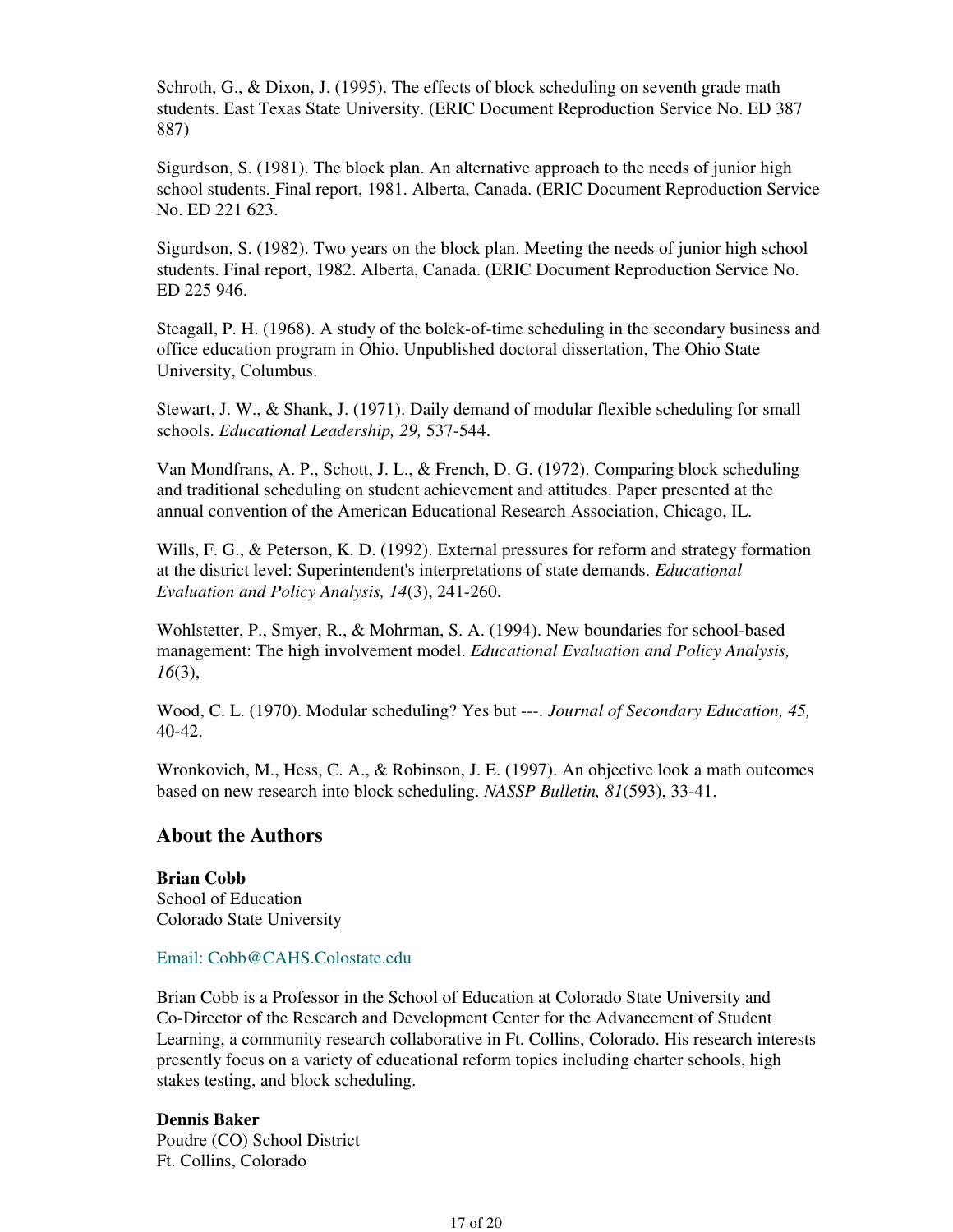Dennis Baker has been involved with education for many years as a teacher, counselor, and administrator. Since 1995, he has been a principal with the Poudre School District in Ft. Collins, CO. In the fall of 1998, he assumed his current position as principal at Fort Collins High School. Presently, he is completing his doctoral program at the University of Northern Colorado in Educational Leadership.

**Stacey Abate** Poudre (CO) School District Ft. Collins, Colorado

Stacey Abate, M.Ed., has been the Grants Coordinator for the Poudre School District for the past 2 years. She also serves as a research assistant at the Research and Development Center for the Advancement of Student Learning. Her prior educational experience includes appointments as an interpreter and teacher of the Deaf in New Mexico and Australia.

#### **Copyright 1999 by the** *Education Policy Analysis Archives*

The World Wide Web address for the *Education Policy Analysis Archives* is http://epaa.asu.edu

General questions about appropriateness of topics or particular articles may be addressed to the Editor, Gene V Glass, glass@asu.edu or reach him at College of Education, Arizona State University, Tempe, AZ 85287-0211. (602-965-9644). The Book Review Editor is Walter E. Shepherd: shepherd@asu.edu . The Commentary Editor is Casey D. Cobb: casey.cobb@unh.edu .

### **EPAA Editorial Board**

Michael W. Apple University of Wisconsin

John Covaleskie Northern Michigan University

Alan Davis University of Colorado, Denver

Mark E. Fetler California Commission on Teacher Credentialing

Thomas F. Green Syracuse University

Arlen Gullickson Western Michigan University

Aimee Howley Ohio University

William Hunter University of Calgary

Daniel Kallós Umeå University Greg Camilli Rutgers University

Andrew Coulson a\_coulson@msn.com

Sherman Dorn University of South Florida

Richard Garlikov hmwkhelp@scott.net

Alison I. Griffith York University

Ernest R. House University of Colorado

Craig B. Howley Appalachia Educational Laboratory

Richard M. Jaeger University of North Carolina--Greensboro

Benjamin Levin University of Manitoba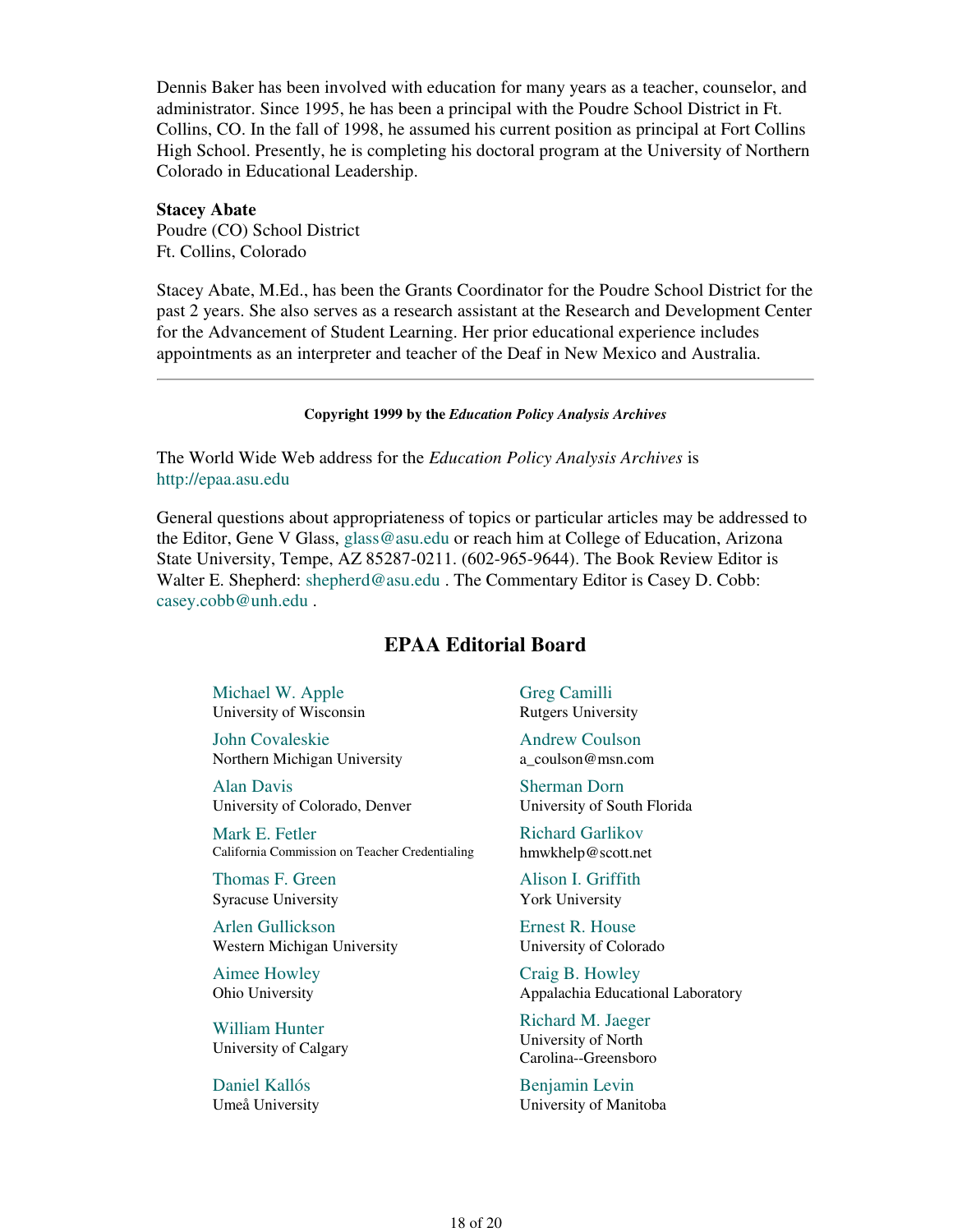Thomas Mauhs-Pugh Green Mountain College

William McInerney Purdue University

Les McLean University of Toronto

Anne L. Pemberton apembert@pen.k12.va.us

Richard C. Richardson Arizona State University

Dennis Sayers Ann Leavenworth Center for Accelerated Learning

Michael Scriven scriven@aol.com

Robert Stonehill U.S. Department of Education

David D. Williams Brigham Young University Dewayne Matthews Western Interstate Commission for Higher Education

Mary McKeown-Moak MGT of America (Austin, TX)

Susan Bobbitt Nolen University of Washington

Hugh G. Petrie SUNY Buffalo

Anthony G. Rud Jr. Purdue University

Jay D. Scribner University of Texas at Austin

Robert E. Stake University of Illinois--UC

Robert T. Stout Arizona State University

### **EPAA Spanish Language Editorial Board**

**Associate Editor for Spanish Language Roberto Rodríguez Gómez Universidad Nacional Autónoma de México**

roberto@servidor.unam.mx

#### Adrián Acosta (México)

Universidad de Guadalajara adrianacosta@compuserve.com

J. Félix Angulo Rasco (Spain) Universidad de Cádiz felix.angulo@uca.es

Teresa Bracho (México) Centro de Investigación y Docencia Económica-CIDE bracho dis1.cide.mx

Alejandro Canales (México) Universidad Nacional Autónoma de México canalesa@servidor.unam.mx

#### Ursula Casanova (U.S.A.)

Arizona State University casanova@asu.edu

José Contreras Domingo